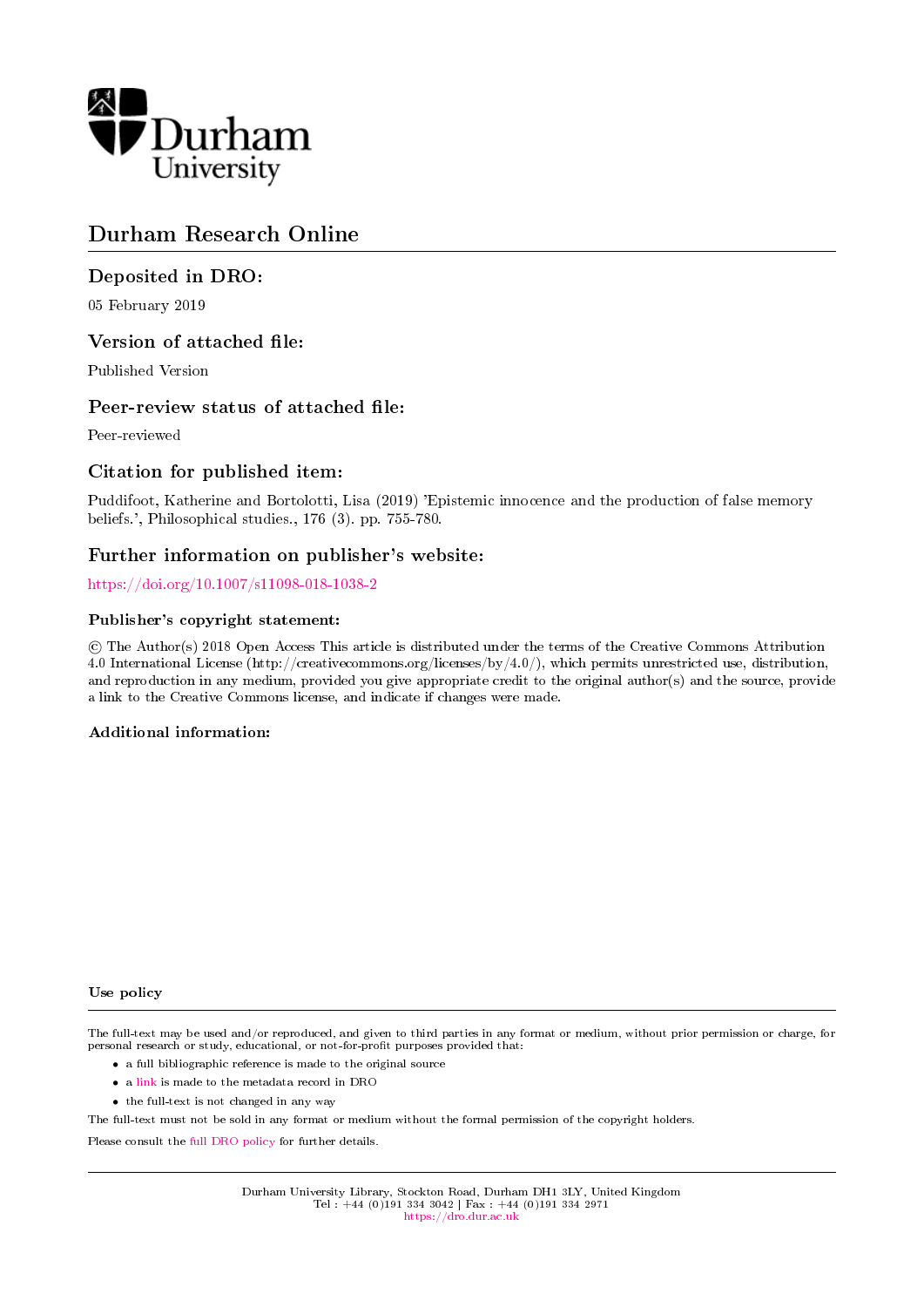

## Epistemic innocence and the production of false memory beliefs

Katherine Puddifoot<sup>1</sup> [•](http://orcid.org/0000-0002-4491-0204) Lisa Bortolotti<sup>1</sup> •

Published online: 19 January 2018 © The Author(s) 2018. This article is an open access publication

Abstract Findings from the cognitive sciences suggest that the cognitive mechanisms responsible for some memory errors are adaptive, bringing benefits to the organism. In this paper we argue that the same cognitive mechanisms also bring a suite of significant epistemic benefits, increasing the chance of an agent obtaining epistemic goods like true belief and knowledge. This result provides a significant challenge to the folk conception of memory beliefs that are false, according to which they are a sign of cognitive frailty, indicating that a person is less reliable than others or their former self. Evidence of memory errors can undermine a person's view of themselves as a competent epistemic agent, but we show that false memory beliefs can be the result of the ordinary operation of cognitive mechanisms found across the species, which bring substantial epistemic benefits. This challenge to the folk conception is not adequately captured by existing epistemological theories. However, it can be captured by the notion of epistemic innocence, which has previously been deployed to highlight how *beliefs* which have epistemic costs can also bring significant epistemic benefits. We therefore argue that the notion of epistemic innocence should be expanded so that it applies not just to beliefs but also to cognitive mechanisms.

Keywords Memory - Epistemic benefits - Adaptiveness - Epistemic innocence

### 1 Introduction

In this paper we focus on three types of false memory beliefs that have been identified within the cognitive science literature, and on the cognitive mechanisms that produce those mental representations. Our discussion focuses on false memory

 $\boxtimes$  Katherine Puddifoot

<sup>1</sup> Department of Philosophy, University of Birmingham, Birmingham, UK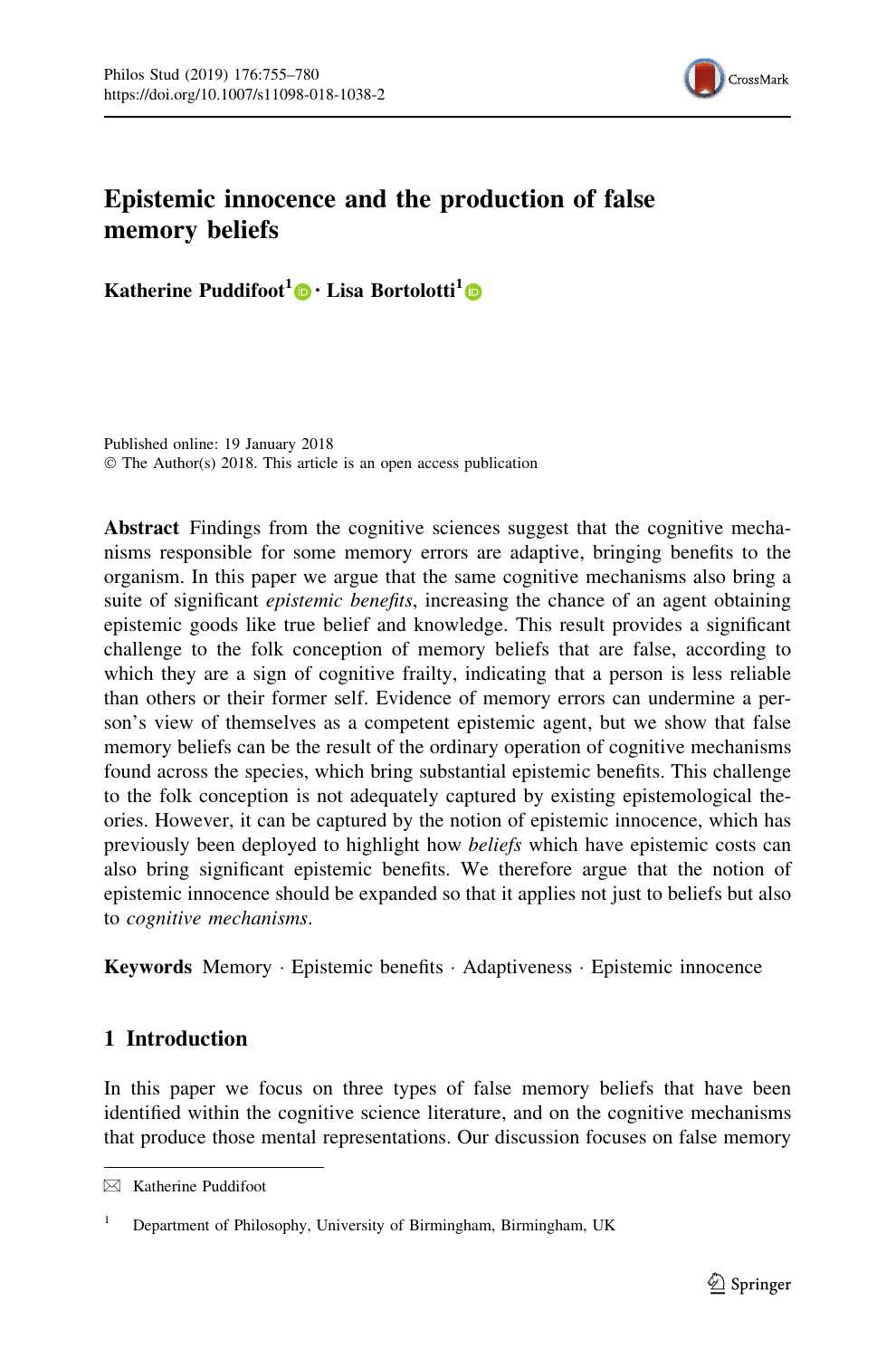beliefs rather than false memories *simpliciter*. This is an important distinction because someone could have a true memory that x happened but have false memory beliefs about x. For example, a person with Alzheimer's disease might correctly remember that an event happened, but falsely believe that it happened yesterday when it actually happened 30 years ago. There could be multiple cognitive mechanisms leading to the formation of any memory belief, including those leading to memory *simpliciter* and those that produce beliefs about the memory. The scope of our discussion includes all of these mechanisms because they all contribute to the production of memory beliefs and our aim is to show that there can be epistemic benefits associated with the possession of the cognitive mechanisms that lead to the production of the false memory beliefs.

One common example of the type of memory error that is discussed in the cognitive sciences is produced by imagination inflation: people who imagine an event that never occurred subsequently falsely recall that the event did occur. Another example is the *Deese–Roediger–McDermott* (*DRM*) effect: after having studied a list of words, people falsely believe that items were on the list that were absent but are semantically related to words that were on the list. The postinformation effect is a further example: people seemingly remember details of an experienced event. They did experience the event (e.g., a car accident), but not the detail in question (e.g., the car bumping onto something), which they have learnt about from other sources at a later stage (e.g., a witness mentioned it in the police report) and incorporated into their memory belief.

Here we want to focus on the *benefits* associated with the production of the three types of false memory beliefs.<sup>1</sup> The potential benefits of false memory beliefs have received some attention in the psychological literature, especially in Daniel Schacter's work:

While it is tempting to conclude that memory distortions point to fundamental flaws in the nature or composition of memory, a growing number of researchers have argued that, to the contrary, many memory distortions reflect the operation of adaptive processes – that is, processes that contribute to the efficient functioning of memory, but as a consequence of serving that role, also produce distortions. (Schacter et al. [2011](#page-26-0), page 467)

In previous discussions, researchers have tended to focus on the psychological or biological benefits associated with certain types of false memory beliefs (see for instance Boyer  $2008$ ; Sutton  $2009$ ; Fernandez  $2015$ ), that is, on how certain types of false memory belief can improve the agent's wellbeing and good functioning, or increase her genetic fitness in some environment. More recently, some *epistemic* benefits of have also been associated with false memory beliefs (see for instance,

 $<sup>1</sup>$  Some beliefs are based on memories that are inaccurate in some respect but have a kernel of truth.</sup> Other beliefs are based on memories that are wholly fabricated. For example, a woman could falsely remember that she met her father in a cafe´ on the High Street when she actually met him on South Street. Her belief contains some accurate information as she met her father in a café. Alternatively, she could falsely remember that she met her father in a café on the High Street when she never met her father. Her belief does not contain any accurate information. Under some circumstances it is important to distinguish these two types of memory beliefs. For our current purposes, however, this distinction is not important. We shall discuss both types of memory belief under the rubric of false memory belief.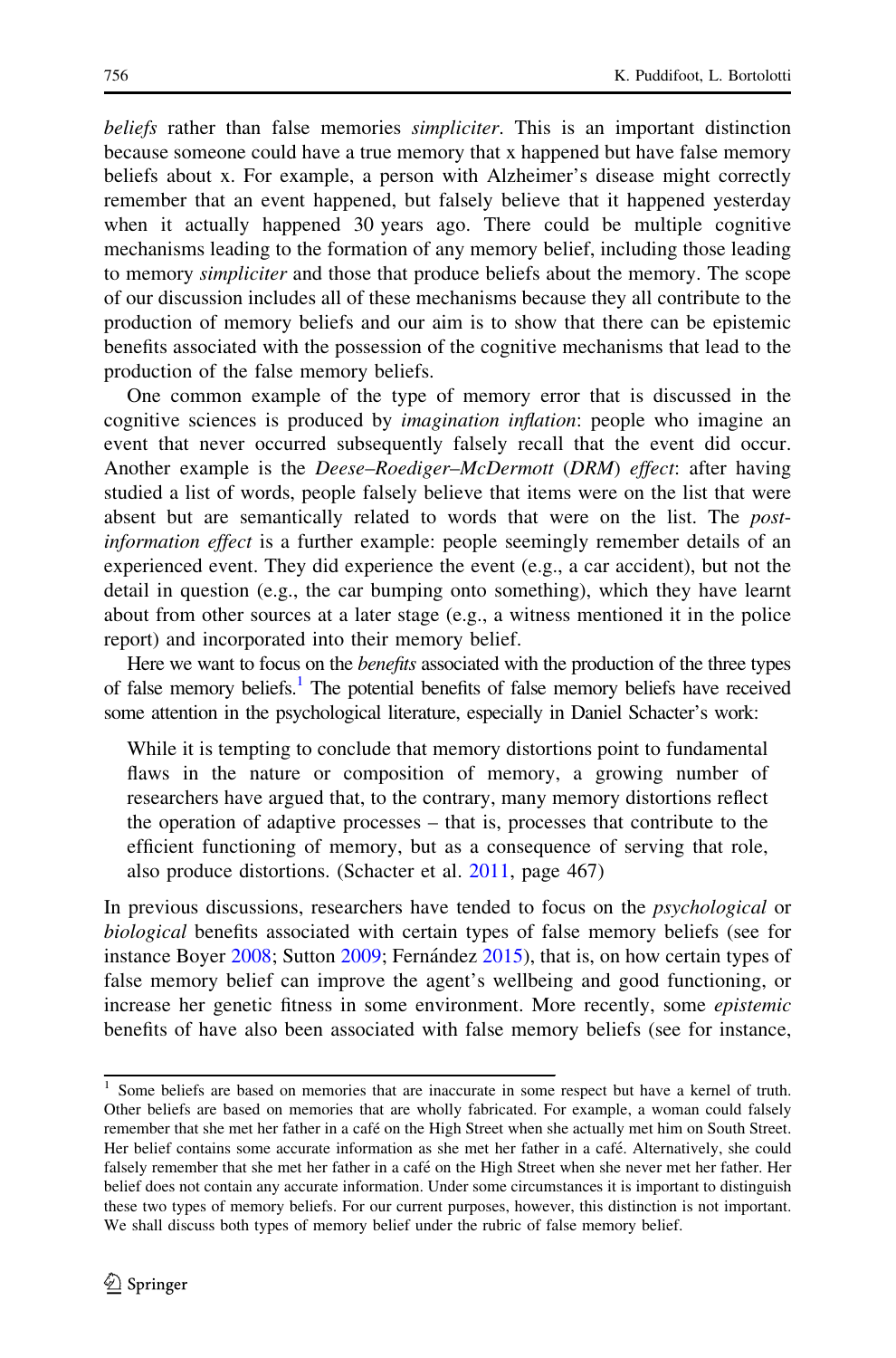McCarroll  $2017^2$  $2017^2$ ; Bortolotti and Sullivan-Bissett forthcoming). The focus in the latter project is to identify ways in which false memory beliefs are associated with features of human cognition that improve the chance of an agent achieving epistemic goals, including acquiring new true beliefs; retaining and using relevant information; increasing the coherence of a set of beliefs; and gaining understand $ing.<sup>3</sup>$  Our main task in this paper is to establish that there are frequent, systematic and varied epistemic benefits associated with the operation of the cognitive mechanisms that are implicated in the production of certain types of false memory beliefs. Moreover, these epistemic benefits occur in the absence of any epistemic benefits of specific memory beliefs.

In particular, we identify a class of cases in which agents have cognitive mechanisms that produce false memory beliefs, and the mechanisms could easily be characterised in terms of the epistemic costs associated with the memory beliefs. For our purposes in this paper, we adopt a broad understanding of 'cognitive mechanism'. A cognitive mechanism is a mental operation that processes information and typically produces beliefs or belief-like states. We emphasise that, although the cognitive mechanisms we examine in this paper systematically and predictably produce false memory beliefs, they also facilitate the achievement of a suite of important epistemic goals, including goals other than the formation of accurate memory beliefs. In other words, some memory beliefs that solely or overwhelmingly bring epistemic costs are the result of the ordinary operation of cognitive mechanisms that are epistemically beneficial due to their contribution to various aspects of epistemic agency. We conclude that, due to the valuable epistemic contribution of the cognitive mechanisms, and the loss that would be incurred in the absence of the ordinary operation of the mechanisms, it is useful to acknowledge the epistemic benefits of such mechanisms as well as their costs. Our view provides a significant challenge to folk conceptions of memory errors, according to which they provide an indication of cognitive frailty. We argue that existing epistemological theories fail to reflect the epistemic benefits that we identify. For example, a reliabilist account might evaluate the reliability of the cognitive mechanisms that produce false memory beliefs on the basis of whether they reliably produce true memory beliefs. It might find that the memory mechanisms tend to produce true memory beliefs or that they tend to produce false memory beliefs. Either way, the approach would fail to capture the breadth of the phenomenon we identify: cognitive mechanisms that contribute to the achievement of various epistemic goals, including goals other than the formation of true memory beliefs. In contrast, an expanded and suitably modified notion of epistemic innocence can be used to tag the benefits of those mechanisms. We take this to show that the notion of epistemic innocence, that was previously deployed to capture the epistemic benefits associated with epistemically costly *beliefs* can also

 $2$  In the case of McCarroll ([2017\)](#page-25-0) things are actually a little more complicated. McCarroll argues that a particular type of memory, observer memories, which are commonly classified as distorted memories are not truly distorted and have epistemic benefits. Nonetheless, McCarroll argues that some mental states that are commonly taken to be distorted memories (see, e.g. Fernandez [2015\)](#page-24-0) have epistemic benefits.

 $3$  The list of legitimate epistemic goals is not exhaustive here.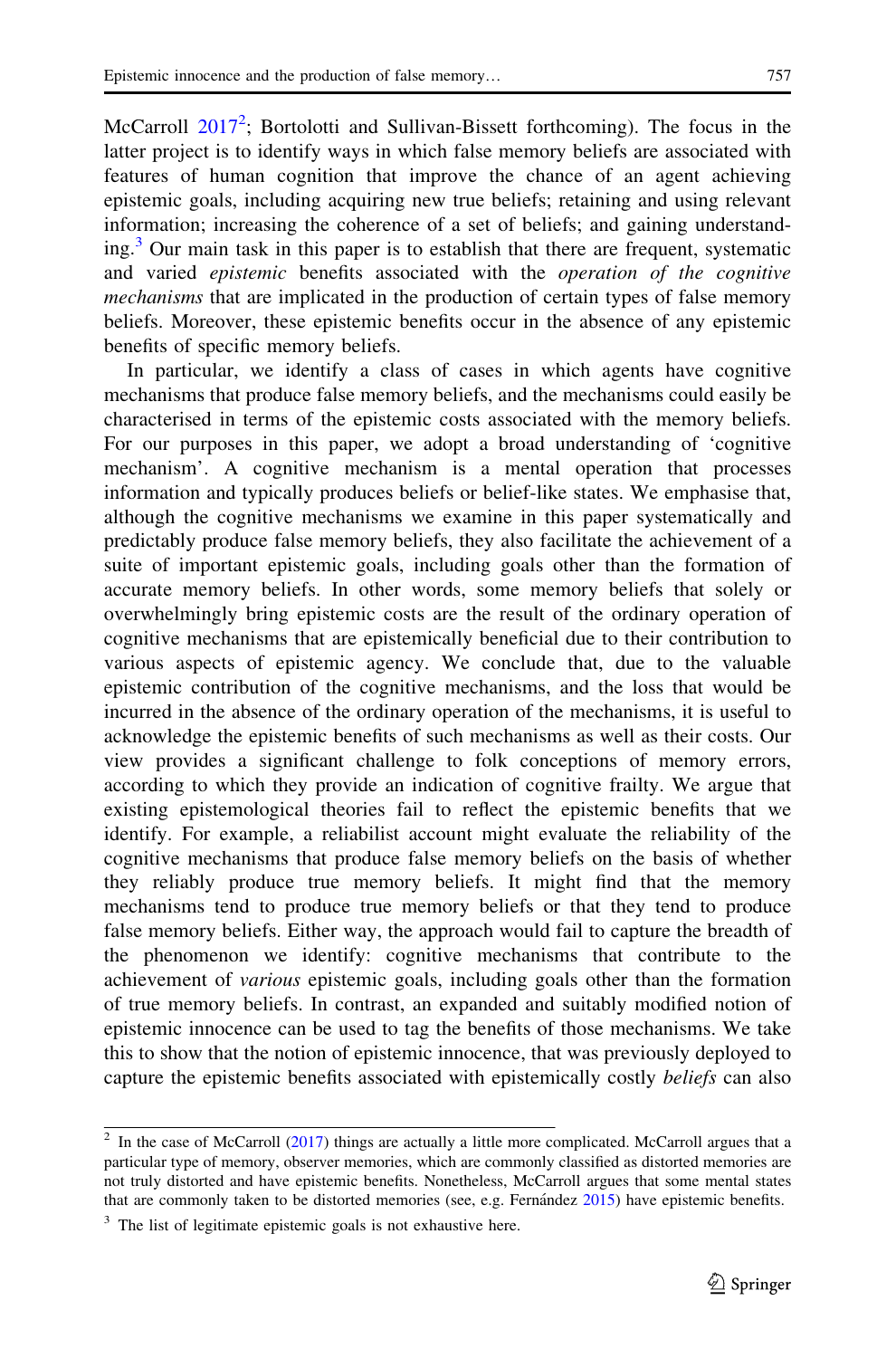<span id="page-4-0"></span>be usefully deployed to capture the epistemic benefits of the possession of epistemically costly cognitive mechanisms.

The structure of the paper is as follows. First, we show that some types of false memory beliefs that are commonly discussed in the cognitive sciences standardly bring no substantial epistemic benefits themselves but are produced by cognitive mechanisms that bring substantial epistemic benefits. To achieve this goal, we discuss each of the three types of false memory belief already introduced in this section (DRM illusion, imagination inflation, post-event information effect). There are epistemic costs associated with each of the illusions, but there are also significant epistemic benefits to the possession of the mechanisms responsible for those illusions, and the benefits of the mechanisms can occur in the absence of any benefits of the memory beliefs. We then argue that existing epistemological theories cannot capture this important and robust phenomenon. Finally, we show how an expanded notion of epistemic innocence can usefully achieve this goal.

#### 2 The Deese–Roediger–McDermott illusion

This section begins the project of showing that there while there are epistemic costs associated with the possession of cognitive mechanisms that produce specific false memory beliefs there are also significant epistemic benefits. A feature of human cognition is epistemically beneficial if it improves the chance of an epistemic agent forming true beliefs or achieving some other epistemic goal. On the other hand, it is epistemically costly if it reduces the chance of an epistemic agent forming true beliefs or achieving some other epistemic goal. Let us begin, then, by considering how the cognitive mechanisms responsible for the Deese–Roediger–McDermott (DRM) illusion can be viewed as epistemically costly but also bringing significant epistemic benefits. To achieve this goal we first need to provide more details about the phenomenon.

#### 2.1 The Phenomenon of the DRM illusion

In the DRM experimental paradigm (developed by Deese [1959](#page-24-0), and revised by Roediger and McDermott [1995](#page-25-0)), participants are presented with a list of words to study, e.g. baker, butter, filling, brown, dough, grain, flour, knife, wheat, old, and then they are asked to recall the items on the list. Participants systematically and predictably claim that there were words on the list which were not there but are semantically related to words that are on the list: this phenomenon has become known as the DRM illusion. For example, those who studied the list just presented frequently recalled having studied the word *bread* that was absent from the list.<sup>4</sup> Asked about whether they could mentally re-experience studying the words or

<sup>&</sup>lt;sup>4</sup> Participants presented with six lists falsely recalled studying words that are semantically related to the list words 40% of the time. This is the same rate at which participants recalled words that were present, but located in the middle rather than at the beginning or the end of the list. When the number of lists was increased to sixteen, and the number of words in the lists increased slightly, participants falsely recalled unstudied words 55% of the time.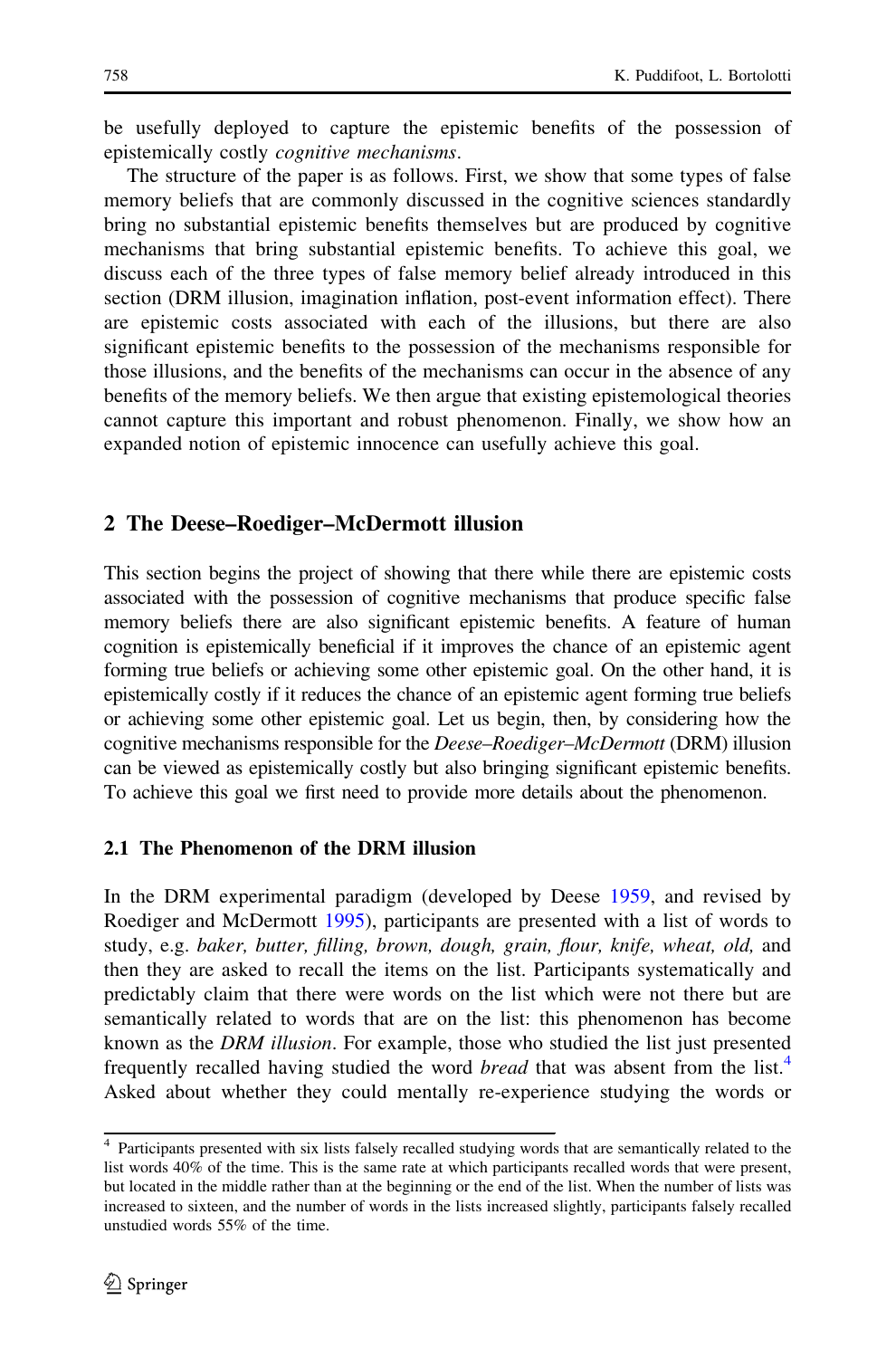<span id="page-5-0"></span>merely knew that they had studied such words, participants indicated that they could mentally experience studying the words, although they had not previously studied them.<sup>5</sup> Questions are often raised about whether phenomena discovered in the lab are also found in a naturalistic setting, but in this case there are studies suggesting that evidence of false recall on DRM is correlated with memory distortions found outside the experimental setting (Gallo [2010](#page-24-0)). For example, participants with higher level of false recall on the DRM are more likely than controls to provide inaccurate details about where they were when they heard about an important event (e.g., the O.J. Simpson trial) if they were asked a few months after the event (Platt et al. [1998\)](#page-25-0). Thus, there is reason to think that individuals who are subject to the DRM illusion are also susceptible to forming false memory beliefs due to the operation of the effect out of the lab.

### 2.2 Epistemic costs of the DRM illusion

The DRM illusion brings epistemic costs. A person who is subject to the illusion inaccurately represents reality and lacks self-knowledge. Take Sylvia who is shown the list of words mentioned above: baker, butter, filling, brown, dough, grain, flour, knife, wheat, and old. She makes the common error of believing that the word bread was on the list. She positively affirms that she can re-experience seeing the word rather than merely knowing that she saw it. She has a false memory and misrepresents the past. The false memory leads her to have a false belief about the words that she actually studied.

### 2.3 Epistemic benefits of cognitive mechanisms underpinning the DRM illusion

In a standard case we can suppose that the person who is subject to the DRM illusion gains no further epistemic benefits as a result of forming this false memory belief. Sylvia does not gain any advantage as a result of falsely believing that bread was on the list. However, the cognitive science literature suggests that there are significant advantages associated with the possession of the cognitive mechanisms responsible for the DRM illusion.

[A]ssociative processes provide structure and organization that aids memory performance, and gist-based processes support retention of themes and meanings that facilitate generalization and abstraction. (Schacter et al. [2011,](#page-26-0) p. 469)

Given the best explanations of the DRM illusion, the cognitive mechanism has an adaptive function. In this section we show that on the same explanations the mechanisms also facilitate the achievement of some significant epistemic goals.

 $\frac{5}{10}$  In a follow-up study, Payne et al. [\(1996](#page-25-0)) replicated Roediger and McDermott's results with a 24-hour gap between exposure to the lists and recall.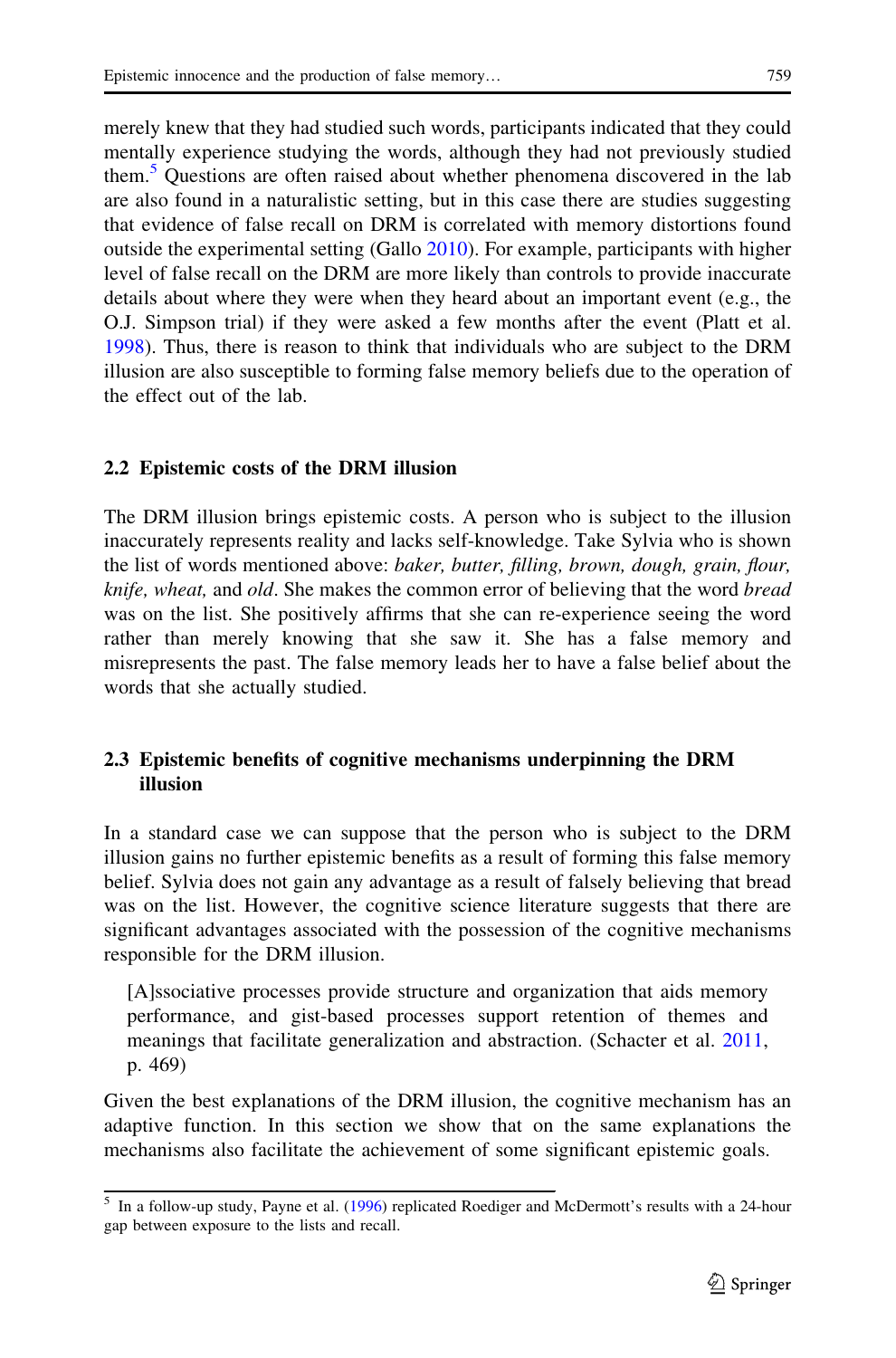According to one explanation, when participants read (or hear) a list of words, they automatically think of other words with associated meanings. So, to return to the earlier example, when the words baker, butter, filling, brown, dough, grain, flour, knife, wheat, and old are read (or heard), the concept bread is also activated. The activation of the associated concept is responsible for people claiming that they can ''re-experience'' the event of studying the word. What they re-experience, on this view, is the concept being activated.<sup>6</sup> On this explanation, the DRM illusion is a by-product of an adaptive feature of human cognition, namely the associative nature of cognitive structures that facilitate ''inferences'' (Roediger and McDermott [2000\)](#page-25-0).

When it is argued that associative mechanisms facilitate inferences, it is not meant that they facilitate *careful inferential reasoning*. Instead, it is meant that the mechanisms lead to the triggering of thoughts that are semantically related to items that are encountered in thought or action. The ordinary operation of associative processes can be extremely useful in navigating the environment. Items become associated with each other through associative learning, via exposure to items that are spatio-temporally co-located. As a result, the associations often reflect environmental regularities. The cognitive systems underpinning memory lead to the triggering of thoughts about items related to target items that have been encountered, facilitating predictions about items that are likely to be found in an environment and the correct identification of items that are likely to be present.

This point can be illustrated by considering Schacter et al.'s ([2011\)](#page-26-0) discussion of contextual associations. Contextual associations are associations between items that typically occur together in a context. The following experiment measured contextual associations. Experimental participants occupied an office for 10 min and were then required to recall the items in the office. It was found that they systematically falsely recalled items that they had not encountered but which are typically found in an office setting (Brewer and Treyens [1981](#page-24-0)). The participants displayed the DRM illusion seemingly as a result of making an association between items that typically co-occur in an office context.

It can be epistemically useful to make contextual associations. If you are in a new workplace, for example, associating the items that you encounter with other items that you are likely to encounter, because they are frequently found in offices, will enable you to predict what you are likely to find in the novel environment. Making such contextual associations will often lead you to *successfully predict features of a* new environment and adopt accurate beliefs about items likely to be found in that

<sup>6</sup> There is an important question regarding whether the DRM illusion captures semantic or episodic memory. Because the task requires recalling items from a list it seems to appeal to semantic memory, however, participants who claim to be able to ''mentally re-experience'' viewing words could be interpreted as appealing to episodic memory. The explanation of the DRM illusion in terms of associative processing provides reason to doubt that episodic memory underlies participants' responses. The associative processing explanation suggests that participants who report being able to ''mentally reexperience'' studying an unstudied word are actually recalling the activation of a concept. The recollection of the activation of the concept does not amount to a recollection of an incident in a person's life so does not seem to involve episodic memory. Due to concerns of this type our discussion focuses on the epistemic benefits of the mechanisms responsible for producing the DRM illusion while remaining neutral about the type of memory that is involved. Thanks to an anonymous reviewer for help with this point.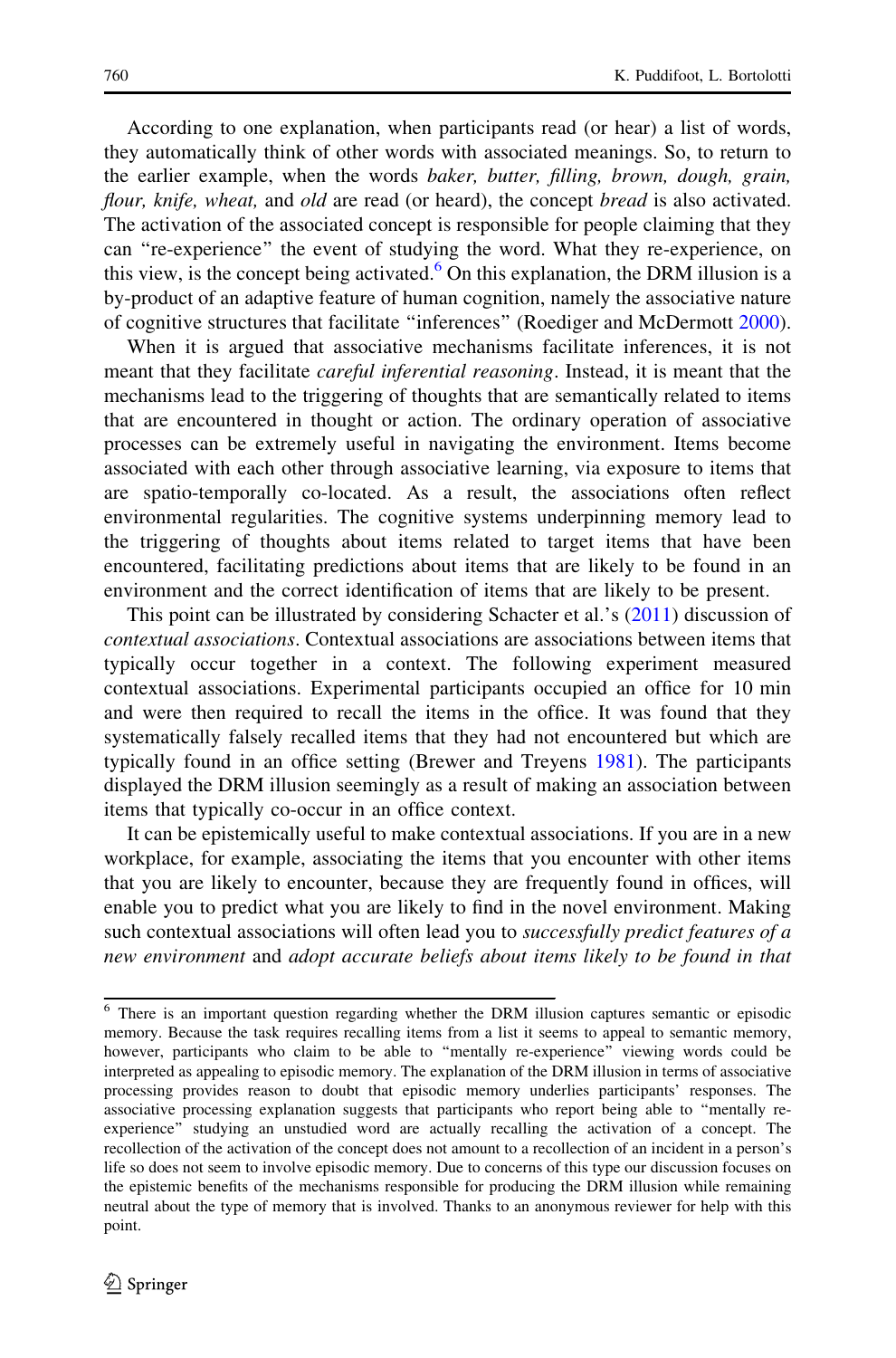environment. The activation of the contextual associations can therefore positively contribute to the achievement of epistemic goals, facilitating successful predictions and accurate beliefs about the environment, which count as significant epistemic achievements. If the DRM illusion is underpinned by the ordinary operation of associative mechanisms, it is the result of the operation of cognitive mechanisms that facilitate the achievement of significant epistemic goals.

A second explanation of the DRM effect is that people form gist representations of the items that they study as well as verbatim representations with the exact details of items on the list (Brainerd and Reyna [2002\)](#page-24-0). The gist representation summarizes the common theme found in the list. For example, when presented with the words baker, butter, filling, brown, dough, grain, flour, knife, wheat, old, people form a gist representation, for example, bread-related items. Distortions occur when people attempt to fill out the details of the list on the basis of the gist-representation. They list items that fit the common theme found in the list, including also items that were not on the original list. At this point, a person might, for example, take the gist representation bread-related items and infer, consciously or unconsciously, that bread was included in the list.

Gist-based processing is credited with numerous benefits. It enables memory systems with only limited storage capacity to preserve relevant information economically (Schacter et al. [2007\)](#page-25-0), in compact event records (Schacter et al. [2011\)](#page-26-0). As details fade, the compact, abstract, gist-based representation (e.g. bread-related items) remains. The information that remains can be used in abstract thinking, inference, and convergent thinking. Imagine, for example, that Antonia has been handed a shopping list by her partner and asked to pick up the items from the shop on the way home from work. On the list are butter, eggs, baking powder and flour. Antonia forms an abstract "gist" representation of the list: *ingredients for a cake*. On the basis of this abstract representation, she concludes that her partner plans to bake a cake for after dinner. Antonia accidentally leaves the shopping list at work and ends up going shopping without it. She might falsely recall that some cake ingredients (e.g. sugar) were on the list when they actually were not. Nonetheless, as a result of possessing the cognitive mechanism underlying gist-based recall, she will

<sup>7</sup> On the gist-based explanation of the DRM illusion it is more difficult than on the associative explanation to explain why participants claim to be able to ''mentally re-experience'' studying an unstudied word. This could be viewed as a point in favour of the associative view. However, it has been found that it is possible induce false memories that have a vivid phenomenology, that are characterised as ''mentally re-experienced'', by repeatedly presenting different words with the same meaning (Reyna et al. [2016\)](#page-25-0). This suggests that gist representations can be implicated in the production of false memories that involve being able to mentally re-experience; through strengthening the gist representation it is possible to induce participants to falsely believe that they can ''mentally re-experience'' a word. Further work is required to identify precisely how this process works.

One plausible explanation of what happens when a person falsely remembers items to be on the list, that is fitting with the gist-based explanation, is that participants who claim to be able to ''re-experience'' studying an unstudied word recall the experience of filling out the details of the gist representation. Under such conditions it is inappropriate to say that the participants recall an experience of reading the unstudied word. For this reason, we might deny that the participant has a false episodic memory of studying the word. However, the participant would nonetheless have a false memory belief; a false semantic memory belief about the words that were on the list. Thanks to an anonymous reviewer for help with this point.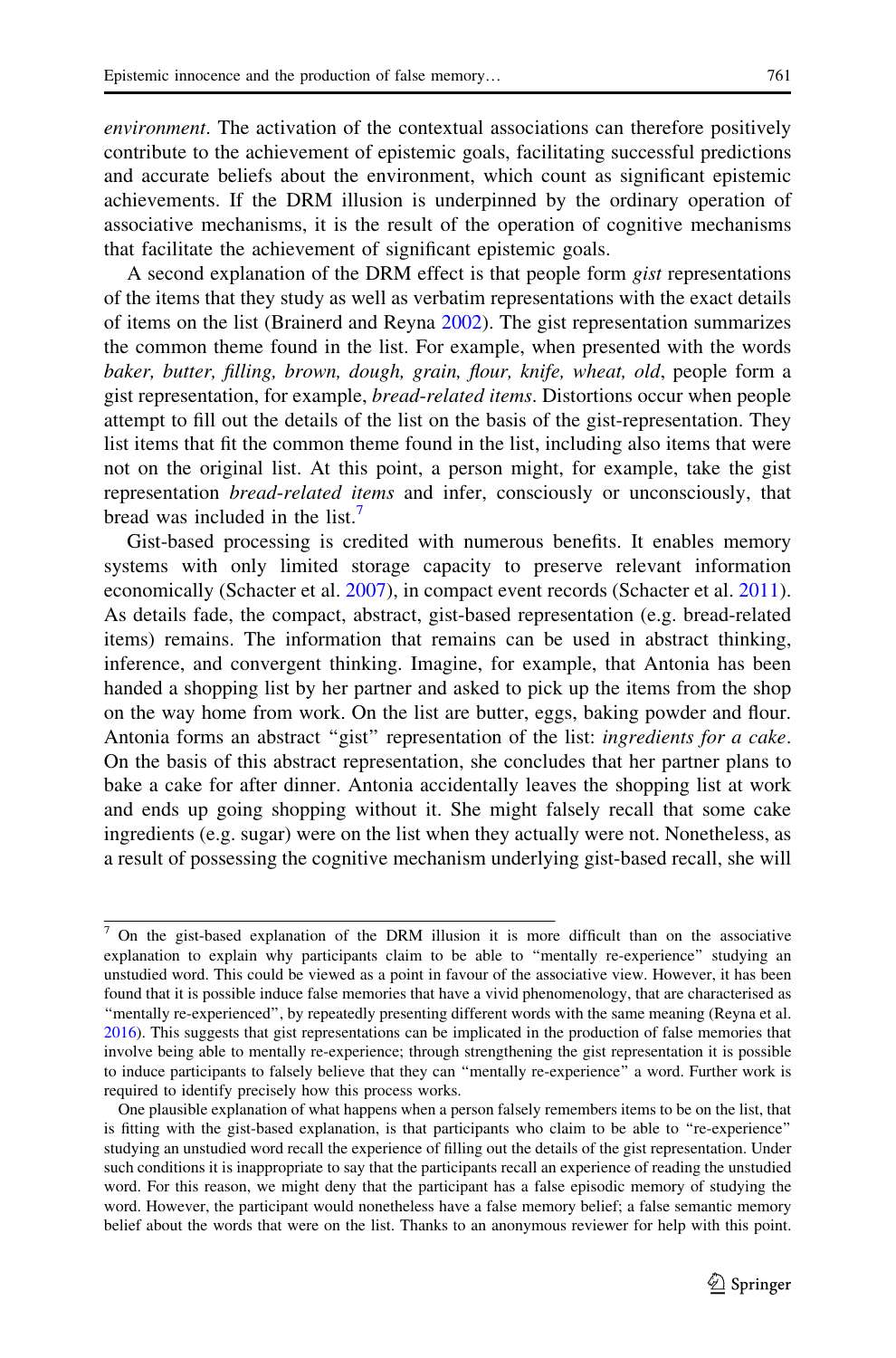have gained the benefits of being able to remember that her partner wanted her to buy cake ingredients even after the verbatim record of ingredients has faded from her memory. She can infer that her partner is going to bake a cake and that she needs to get butter, eggs, baking powder and flour, and make other useful inferences on the basis of the gist representation.

What this example illustrates is that if the DRM illusion is the result of the formation of a gist-based representation, then it is underpinned by a cognitive mechanism that has significant benefits, in terms of enabling *retention of key* information after the memory of specific items or events has faded, enabling inferences from known to unknown facts, and supporting the making of broad associations which is a component of creativity. All of these benefits have implications for the achievement of epistemic goals. The acquisition and retention of key information to guide thought and action is an epistemic goal. The ability to make an inference from known to unknown facts is an epistemic achievement, enabling new true beliefs to be formed on the basis of existing knowledge. Meanwhile the ability to draw broad connections between different things that are known can be crucial to enabling humans to engage in inference that can produce new knowledge. As the capacity to make gist representations enhances the pursuit of these goals it therefore brings significant epistemic benefits.

Under both dominant explanations, thus, the DRM illusion is the result of the ordinary operation of cognitive mechanisms that can systematically and predictably produce false memory beliefs, but have an important role to play in the achievement of some significant epistemic goals, including goals other than remembering. In other words, the cognitive mechanisms have significant epistemic benefits. These benefits can occur in the absence of benefits of the specific false memory beliefs, as can be seen in the case of Antonia. There is no benefit to falsely remembering that sugar was on the shopping list but there was nonetheless a significant epistemic benefit to the possession of the cognitive mechanism leading her to believe that it was there.

#### 3 Imagination inflation

#### 3.1 The phenomenon of imagination inflation

Let us now consider imagination inflation. In studies of this effect, participants who are asked to imagine an event that never occurred are more likely than participants who are not asked to imagine the event to (a) increase their confidence that the event occurred, (b) believe that they were somehow involved with the event (e.g. as a witness or protagonist), and (c) have a full blown episode of recall of the event. $8$ Cases of imagination inflation can involve false memory belief, where a person

<sup>8</sup> Interestingly, imagining that one was involved in an event that never happened is just as likely to produce false recall of the event as seeing a doctored video of the event in which one appears (Nash et al. [2009\)](#page-25-0).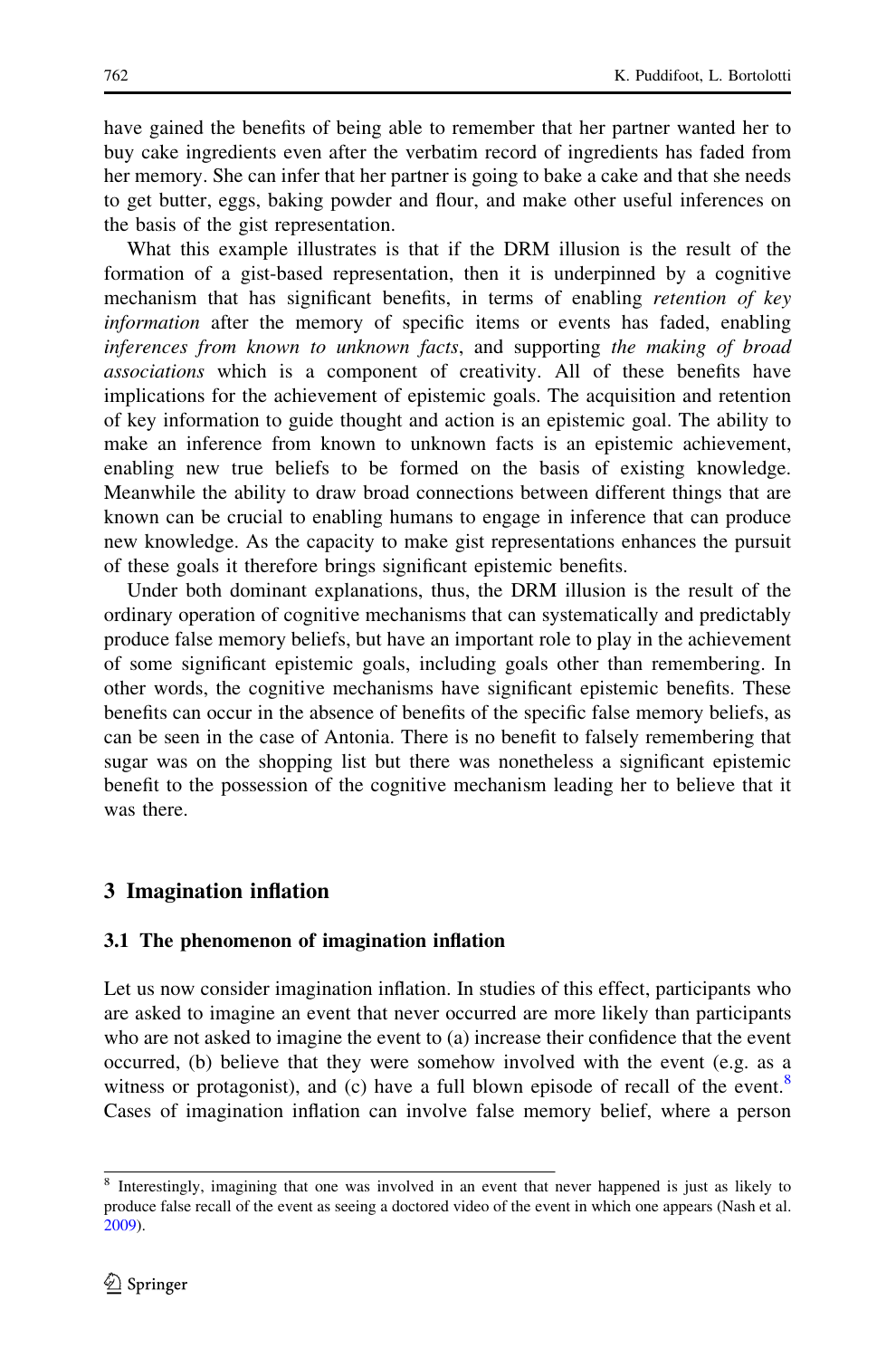<span id="page-9-0"></span>falsely recalls that an event occurred in their past as a result of imagining the event.<sup>9</sup>

#### 3.2 Epistemic costs of imagination inflation

There are substantial epistemic costs associated with imagination inflation. When people believe that they experienced an event, or details of an event, that they only imagined, they (a) suffer a failure of self-knowledge, failing to know what they actually experienced, and (b) become disposed not to respond appropriately to the available evidence about what they have actually experienced, taking what is imagined to provide evidence in support of a belief (that event x happened, or happened in way y) rather than basing their belief on experiential evidence. They become disposed to form further false beliefs that are consistent with the false memory produced as a result of imagination inflation.

Consider Jei who comes to believe that she was left in a shopping mall as a child although this event was just something she imagined. Not only does Jei have false beliefs about the past (''I was left in a shopping mall as a child'') and lack selfknowledge, but she is also likely to form further beliefs that are consistent with the false memory belief and equally fail to reflect reality. For instance, Jei might come to believe that the parent looking after her at the time must have felt really panicked and guilty.

### 3.3 Epistemic benefits of cognitive mechanisms underpinning imagination inflation

In a standard case of imagination inflation there will not be any epistemic benefit to believing that something occurred when it was only imagined. However, the dominant existing explanations of the phenomenon suggest that it is underwritten by cognitive mechanisms that subserve important epistemic goals. According to this explanation, imagination inflation is the result of a combination of factors: (1) some memory systems are recruited for both remembering the past and imagining the future (Schacter et al. [2007](#page-25-0)); (2) the nature of memory is reconstructive (Schacter et al. [2007](#page-25-0)); (3) source-monitoring is required to distinguish remembering the past from imagining the future (Garry et al. [1996](#page-24-0)). We will suggest that the close links between imagination and memory and the reconstructive nature of memory (1) and (2) also facilitate the achievement of important epistemic goals.

The explanation of imagination inflation goes as follows. There is a core or "default" network of cognitive systems that are recruited for both imagining the future and remembering the past.<sup>10</sup> These systems are activated when a person

<sup>&</sup>lt;sup>9</sup> Not all cases of imagination inflation lead to false memory beliefs. In some scenarios participants increased their confidence in the likelihood that an event occurred but not to the level at which it would be proper to say that they believed that the event occurred. Our focus is on cases where people's confidence increased to the point that it is appropriate to say that they had a belief that the event occurred.

<sup>&</sup>lt;sup>10</sup> The claim that the cognitive systems that are recruited for memory are also recruited for imagining the future is supported by fMRi studies showing common neural activation in remembering and imagining (e.g. Gonsalves et al. [2004;](#page-25-0) Kensinger and Schacter [2005](#page-25-0); Schacter et al. [2012](#page-25-0)). In addition to this, it has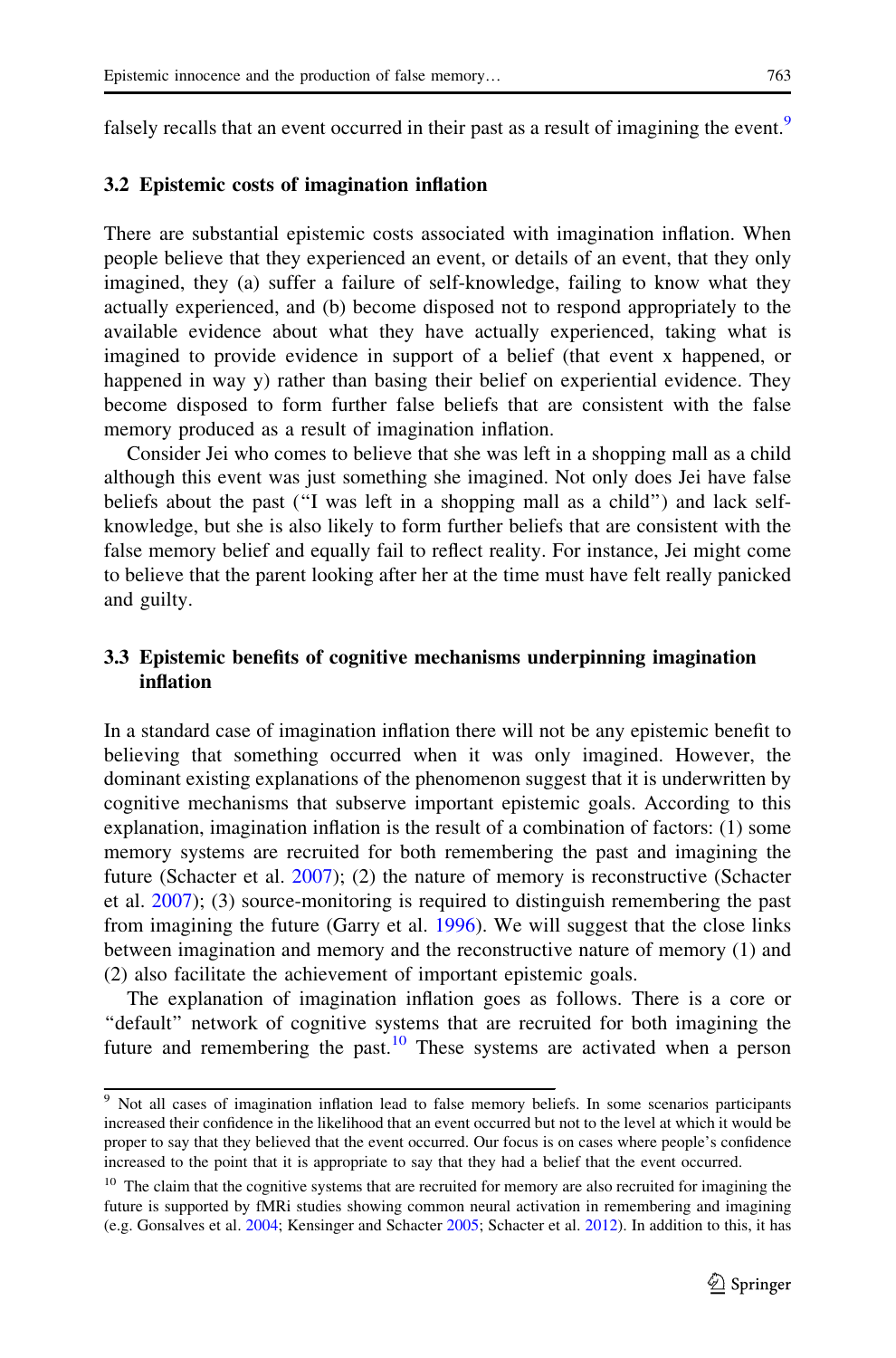imagines an event as well as when they remember the past. In both cases, information is stored in the ''default'' network. There is a source monitoring system that functions to tag the source of the information, e.g. personal experience, testimony, or imagination. However, when imagination inflation occurs the source monitoring system fails. A person imagines that an event occurred. The information is stored in the ''default network''. There is a source monitoring error. Due to the common underpinnings of memory and imagination, confusion between remembering and imagining occurs. Information that was only imagined is tagged as information from past experience. The imagining is misidentified.

In addition to this, information from memory and imagination can become combined because, according to the constructive simulation hypothesis, when we remember or imagine we rely not on complete records of discreet events but on traces of information. Such traces of information from memory and imagination are stored in the same cognitive systems. When traces of information are retrieved, they are combined, to represent an event that either happened in the past or could happen in the future (Schacter et al. [2007](#page-25-0)). When the memory system constructs memories from traces, it can combine traces of information about past events with traces of information stored as a result of imagination, resulting in imagination inflation. Take, for example, Gloria's thought, I met Tom in the park this time last year, which seems to be a recollection of a past event but is actually the result of imagination inflation. In fact Gloria met another friend, Tyra, in the park. Around the same time, Gloria imagined meeting Tom who she has not seen for some time. Traces of information about Gloria's meeting with Tyra are stored in the same cognitive system as traces of information about her imagined meeting with Tom. The traces get combined in a way that fails to accurately represent the past event, because memory constructs rather than replicates the past.

It is now possible to understand how there are epistemic benefits associated with the possession of the cognitive mechanisms responsible for imagination inflation. There are benefits in having the capacity to combine traces of information in different ways. Such a capacity enables agents to make predictions about novel future events, facilitating flexible predictions about the future that draw on a diversity of information about the past (Schacter et al. [2007](#page-25-0)). As the future does not always resemble the past, the flexibility of thought offered by such a cognitive system will often be instrumental to making accurate predictions. The close link between memory and imagination facilitates predictions about the future because memories of past episodes provide information about what might happen in the future, and imagination uses the information to simulate the future (Boyer [2008](#page-24-0)). As it is an important epistemic goal to form true beliefs about the future, it can be epistemically beneficial for memory and imagination to be so closely linked.

In sum, then, the best existing current explanations of imagination inflation suggest that some of the cognitive mechanisms underlying the phenomenon

Footnote 10 continued

been found that deficits in imagining often coincide with deficits in remembering (Kennett and Matthews [2009\)](#page-25-0).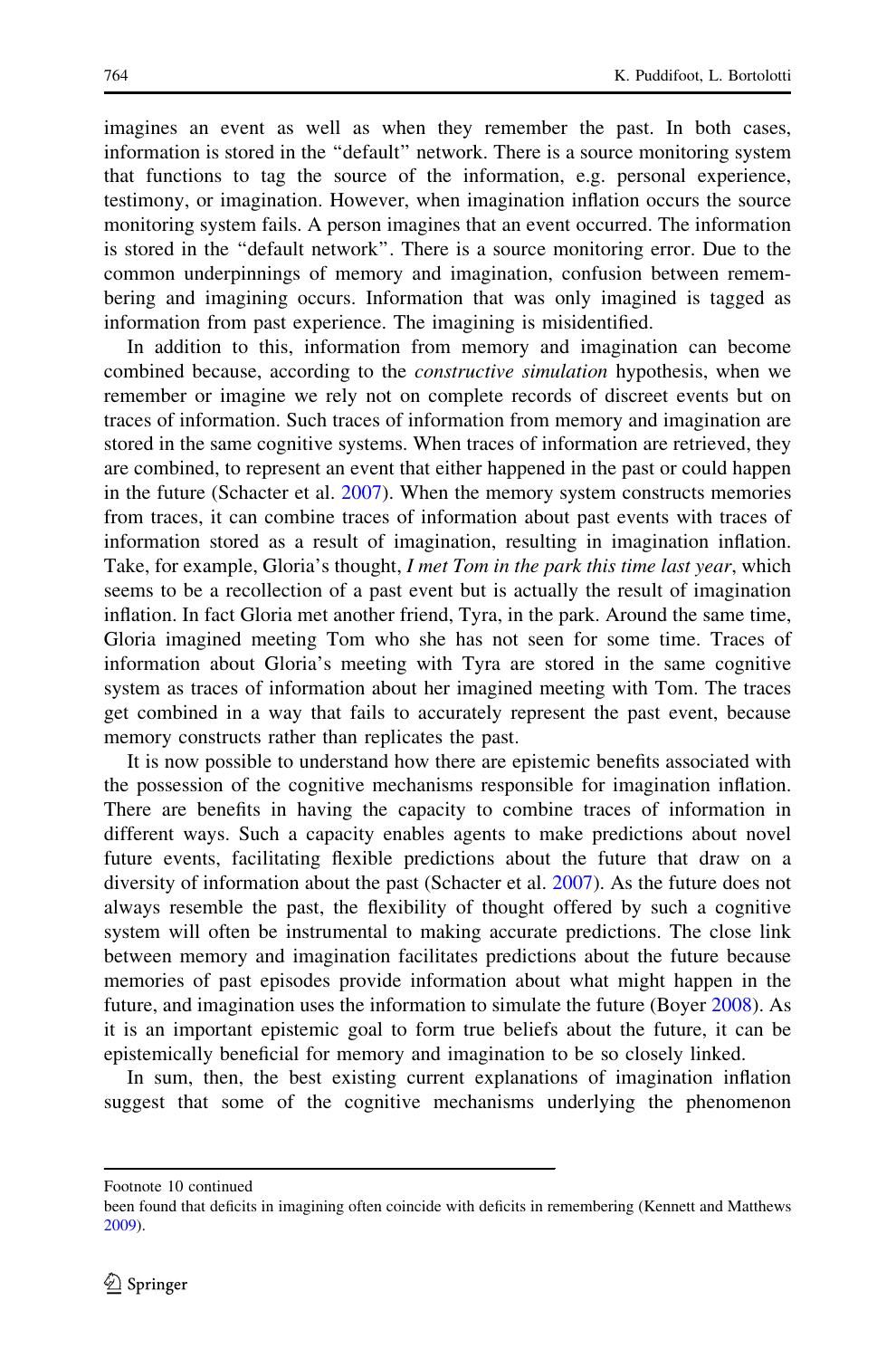<span id="page-11-0"></span>facilitate the achievement of various epistemic goals.<sup>11</sup> They enable people to successfully predict the future by thinking flexibly and to draw on a variety of sources of information. It is valuable that imagination and memory are so closely linked because memory provides an important contribution to the process of imagining what will happen in the future.

### 4 Post-event information effect

#### 4.1 The phenomenon of post-event information effect

The *post-event information* effect occurs when information encountered after an event influences people's recollection of that event (Loftus [1996\)](#page-25-0). One common source of this information is other people's testimony. The beliefs produced by the post-event information effect present a case of false memory belief even when the information provided after the event is accurate, because the person believes that they can remember details of an event that they do not remember. They only think that they remember those details due to being exposed, after the event, to further information.

A type of post-event information effect is the misinformation effect, which occurs when false information about an event influences the memory belief. The misinformation effect gives rise to a false memory belief, because it leads people to import false information about an event into a memory belief, compromising the accuracy of such belief. For example, Loftus and Pickrell ([1995\)](#page-25-0) asked participants to think and write about four events that supposedly occurred in their childhood. Three of the four events actually happened: the information about the events was accurate and had been supplied by a family member. The fourth event had not actually happened; each participant was told that she had been lost in a shopping mall as a child but she had not been. Six out of twenty-four participants falsely remembered the false event when subsequently tested. In other studies, participants were shown a clip of an event, for example, a simulated car crash (e.g. Loftus and Palmer [1974\)](#page-25-0). Afterwards, some of the participants were given additional, false information about the event that they had just seen in the clip. Participants who were given the false information were more likely than the others to have false memory beliefs about the event (e.g., falsely recalling that there was broken glass where there was none, or falsely believing that a clean-shaven man had a moustache instead).

#### 4.2 Epistemic costs of post-event information effect

There are substantial epistemic costs to the post-event information effect. People who falsely believe that they remember details of an event consequently lack self-

<sup>&</sup>lt;sup>11</sup> The source monitoring error that contributes to imagination inflation lacks systematic and predictable epistemic benefits. This does not detract from the importance of recognizing the epistemic benefits of the other features of human cognition that lead to the effect.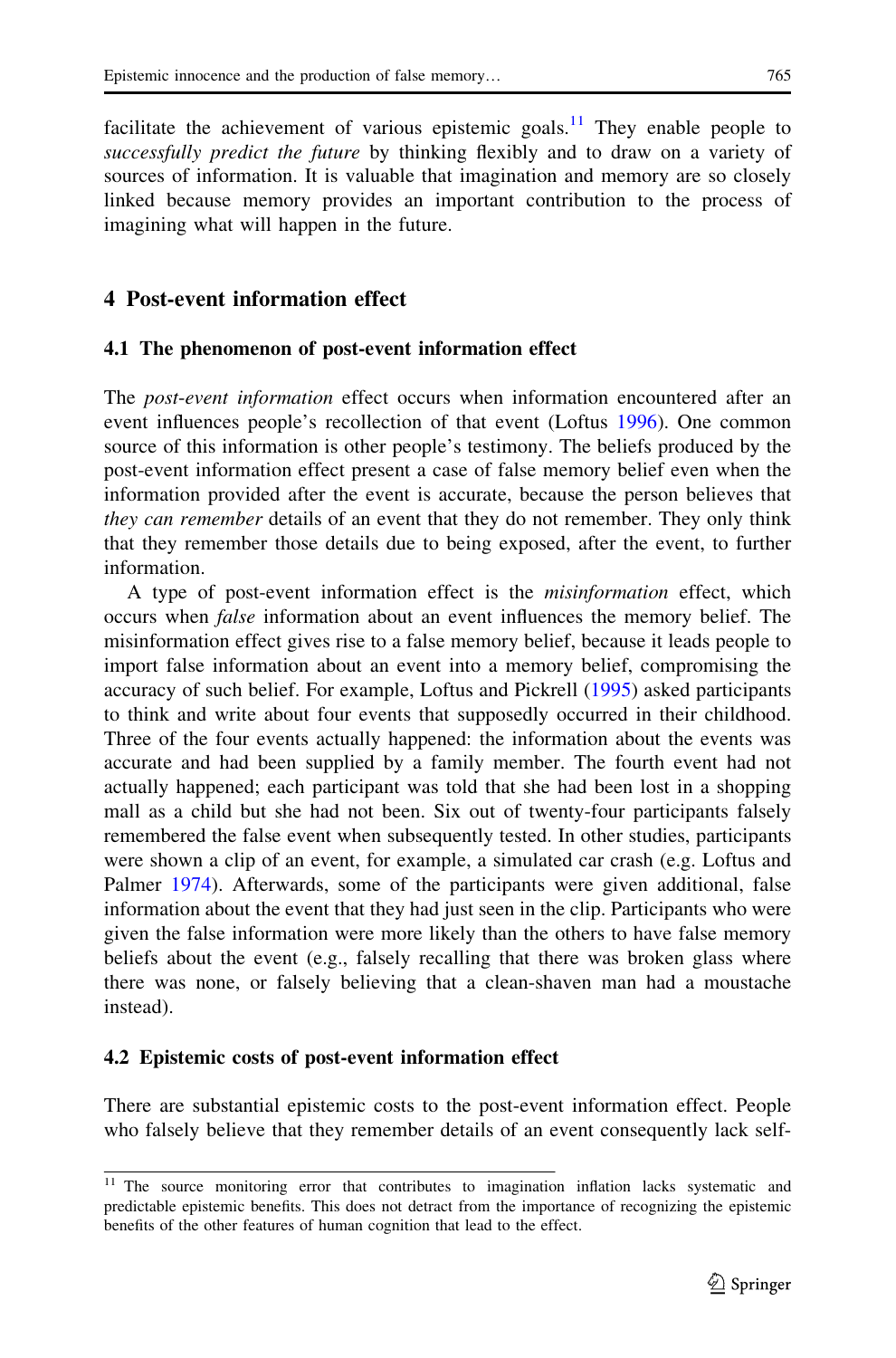<span id="page-12-0"></span>knowledge. Consider Arjun who is asked about what he remembers from a film he went to see at the cinema yesterday. Arjun provides information that comes from his friends' recount of the film and not from his own experience of it, but he sincerely claims to *remember* the information he provides.<sup>12</sup> Because Arjun is asked about what he remembers, the relevant evidence consists in the information he collected through his own experience of the film. By presenting information from testimony as something that he remembers, Arjun reports a belief that is poorly supported by the evidence available to him.

The misinformation effect has been the object of intense debate among psychologists and legal theorists because eyewitnesses and claimants in criminal trials can be susceptible to the effect (for a comprehensive overview of the vast literature see Zaragoza et al. [2007](#page-26-0)). For example, suggestive police questioning can lead to eyewitnesses believing that they remember certain things about a crime when they do not. In such a case, the eyewitness forms a belief about the crime that is poorly supported by their experience of the crime, instead reflecting information presented to them after the experience. They lack self-knowledge about what they experience. As a result, they can provide false testimonial evidence.

In general, people who are subject to the post-event information effect respond inappropriately to the evidence that they have available to them, treating the testimony provided by other people after an event as if it is memorial evidence of the event. Assuming that different weight should be given to these different sorts of evidence (testimonial and memorial), the person who misidentifies the former with the latter will make an epistemic error. The situation is of course even worse from an epistemic perspective if the person has been provided with inaccurate testimonial evidence: not only will they be likely to form false beliefs about the details of an event, but they are unlikely to recognise that they have depended upon unreliable testimony because they will believe that they remember the details.

### 4.3 Epistemic benefits of cognitive mechanisms underpinning post-event information effect

Now let us consider the best existing explanation of the post-event information effect found in the cognitive sciences, and how it suggests that there are epistemic benefits associated with the presence of the cognitive mechanisms underpinning the effect. Recent work in neuroscience suggests that the misinformation effect is the product of a process called reconsolidation (Hupbach et al. [2007](#page-25-0); Schacter et al. [2011\)](#page-26-0). When information is retrieved from memory systems, and the information is reactivated, the memory that is retrieved is in a labile state, requiring a period of

 $\frac{12}{12}$  A study undertaken by Edelson et al. ([2011\)](#page-24-0) highlights the plausibility of this example. They presented participants with a film, which they watched with other people who they thought were their peers. The participants then underwent initial testing to discover what they remembered. Then, seven days after seeing the film, participants were presented with a task to test what they remembered, but this time some participants were also given false information about the film, purportedly provided by the other people who watched the film with them. Participants who were given the false information claimed to remember features of the film described in the information but not actually contained in the film.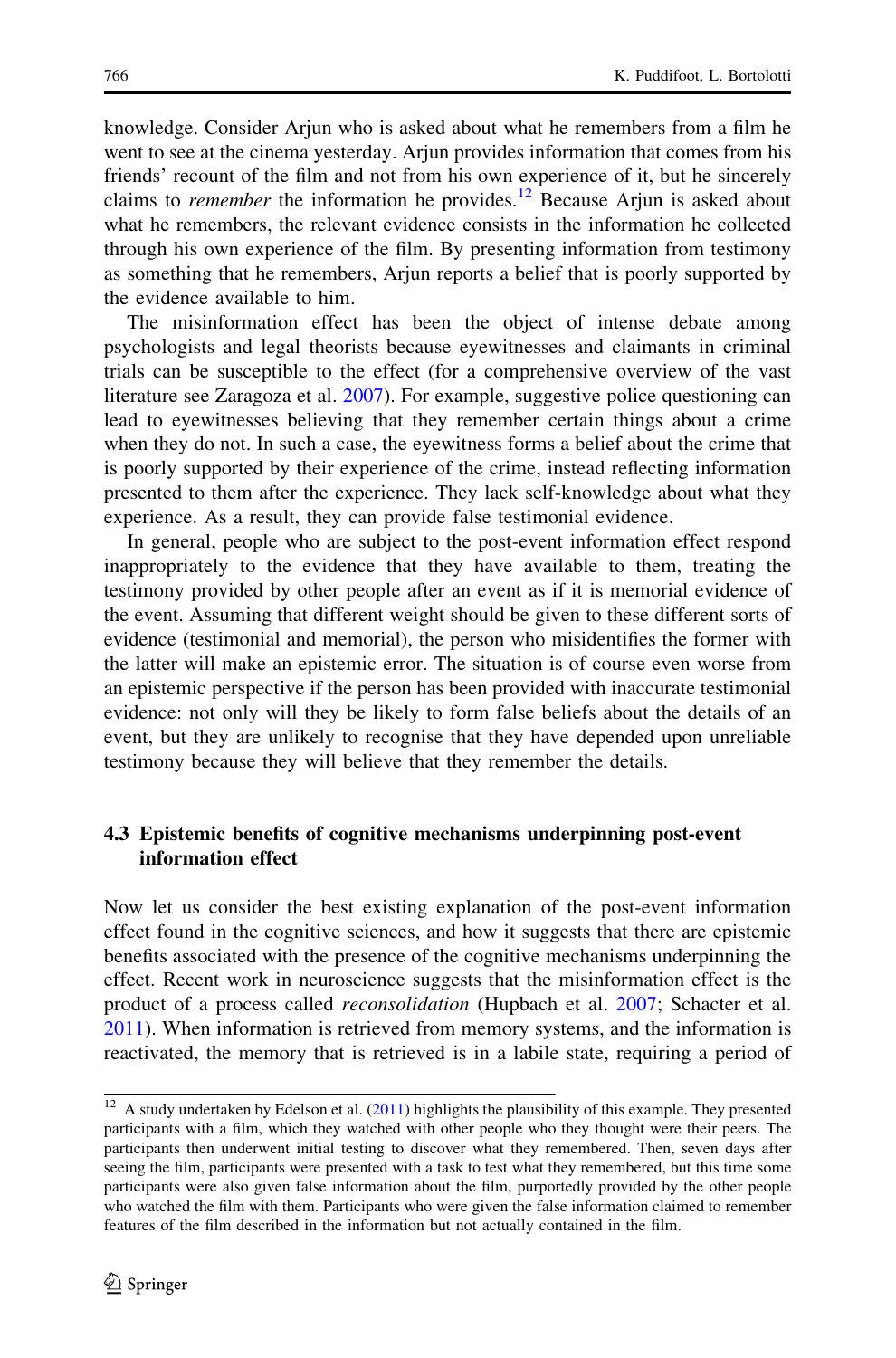stabilization, during which new information can be incorporated (Nader and Einarsson [2010\)](#page-25-0). There is a window of opportunity for the brain to alter the memory. Memories can be strengthened or weakened in this process, and the contents of memories can be updated, with new information incorporated. Reconsolidation explains the misinformation effect in the following way: when a memory relating to an event is reactivated and false information relating to that memory is available, the false information can be incorporated into the memory during the period of reconsolidation (Hupbach et al. [2007](#page-25-0); Schacter et al. [2011\)](#page-26-0).

The mechanism of reconsolidation can therefore bring the epistemic costs outlined in 3.2. but it can also bring substantial epistemic benefits. The process of reconsolidation facilitates the formation of memories that reflect the most accurate, up-to-date information. It can thus facilitate the retention of accurate information and the possession of true beliefs. Take a case in which a Johnnie has studied a book about butterflies and later watched a television programme on the same subject. A few months later Johnnie does not remember watching the television programme. He does recall that the book contained some specific fascinating information. In fact, the information was not presented in the book but in the television programme. What has happened is that while Johnnie was watching the television programme, his memory of reading the book was reactivated, there was a period in which the memory was in a labile state requiring a period of stabilization. In this window of opportunity the memory belief about reading the book about butterflies is updated to reflect the information contained in the television programme. The memory belief that the information in the book is false but it is nonetheless epistemically beneficial that Johnnie has a mechanism that updates the memory of reading the book because it enables him to recall the fascinating information, to identify butterflies correctly, and so on, even though his memory of watching the television programme has faded.

One of the uses of the tendency to update memory beliefs to reflect information encountered after an event is epistemic vigilance; the capacity of an agent to track the reliability of other agents (Sperber et al. [2010](#page-26-0)). Memory beliefs are an important source of information about other people—facilitating the prediction and explanation of other people's behavior within a particular setting by enabling recall of past episodes that are similar in some respect (Boyer [2008](#page-24-0)). The ability to combine stored information about past events with newly gathered information, changing how one recalls an event to reflect new information, allows the events stored in memory to reflect the most recent available information (ibid.).

For example, you encounter a new colleague, Josh, in the hallway at work. He might avoid eye contact and not say ''hello''. Your memory belief about this event can provide an important source of information about Josh, and, in particular, about whether he is going to be a co-operative informant about events in your workplace. However, the information that you gather during this event is limited. Later, you talk about the meeting in the hallway with another colleague, Rosa, and Rosa informs you that Josh has just found out that his father has a serious illness. The event is still going to strongly influence your judgement about Josh and your predictions about the success of future interactions with him, because you depend upon recall of past episodes to make predictions about the future. It will therefore be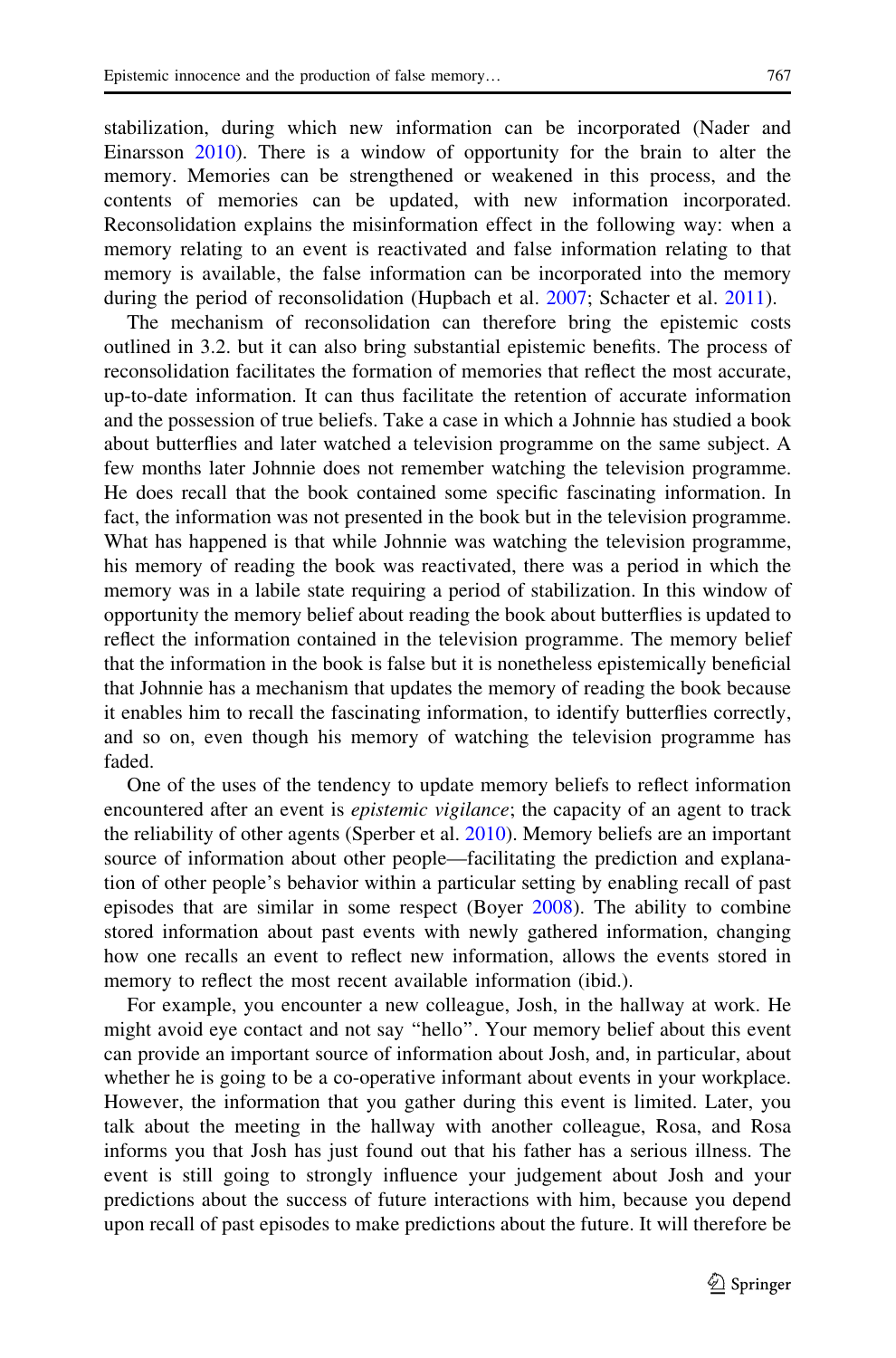beneficial for your impression of the event to reflect the most up-to-date information available to you. One way that your memory systems can facilitate this is by leading you to recall the event differently from how you initially experienced it; you might now recall that Josh seemed to you distracted or distressed. Now you recall the event in a way that better reflects the most up-to-date information that you have rather than your initial impression. Future assessments and predictions of Josh's conduct, for example, about whether he will supply information that you need for your work, can draw on your memory belief about the event while also reflecting what you found out about Josh after the event.

Given that testimony is so central to our epistemic lives, the proposed benefit of the post-event information effect is a substantial epistemic benefit. The phenomenon of people depending on others as sources of information, via testimony, is ubiquitous. As agents frequently depend on others as a source of information, they need to be able to track who is and who is not a reliable and co-operative communicator (Craig [1990;](#page-24-0) Sperber et al. [2010](#page-26-0)). If the post-event information effect allows us to make assessments of others that better track how reliable and cooperative they are, then it will bring substantial epistemic benefits. It will increase the chance that we identify trustworthy people to depend upon as sources of testimony.

There is another interesting connection between the post-event information effect and testimony. Not only does the post-event information effect have the potential to improve testimonial exchanges and more generally allows us to base decisions and judgements on more up-to-date information, but its contribution to the achievement of epistemic goals depends upon successful testimonial exchanges. This is because the epistemic benefits associated with the effect depend on the accuracy of the information provided after the event and testimony is a common source of this information (Michaelian [2013](#page-25-0)).

Those focusing on the empirical literature on the post-event information effect could be forgiven for thinking that the phenomenon more often than not leads to errors in judgements and predictions because misleading information about an event influences memory. However, this impression would be an artifact of the experimental design. When measuring the post-event information effect, participants are often provided with misleading information about an event, and then tested to see whether their judgements reflect the misleading information (see, e.g. Loftus and Pickrell [1995](#page-25-0)). This experimental design has the advantage of being able to identify those memory beliefs that are influenced by the information presented after the event: those memory beliefs will reflect the false information. The observation that a majority of studies on the post-event information effect focus on cases in which misleading information influences memory does not therefore provide good reason for thinking that in most cases inaccurate information is used to update memory beliefs.

In contrast, recent research on testimony and lying provides reason for thinking that the information provided to an individual via testimony after an event is likely to be accurate (Michaelian [2013](#page-25-0)). It suggests that people only tend to tell lies when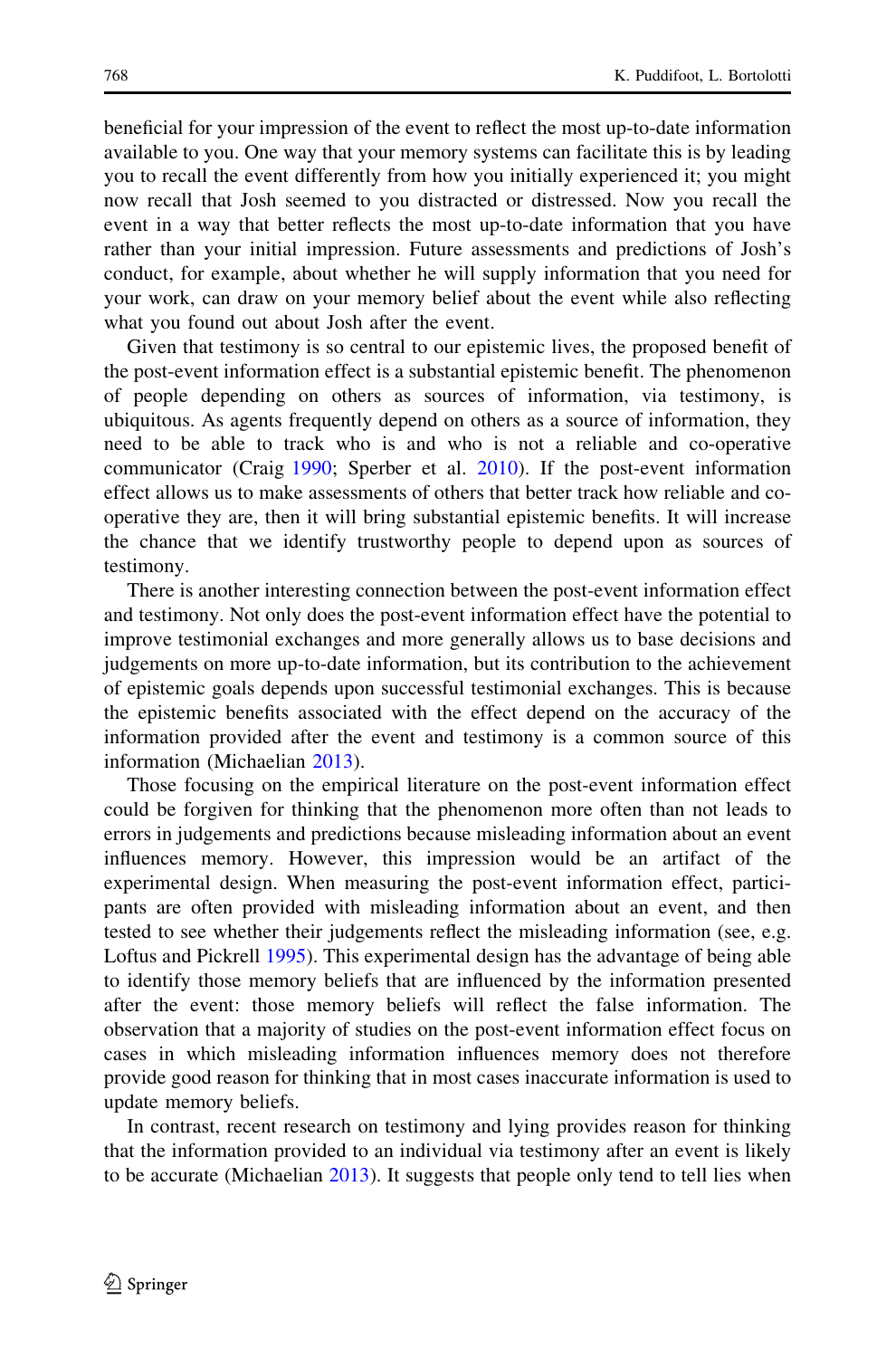they speak about themselves (De Paulo and colleagues [1996](#page-24-0)).<sup>13</sup> People tend to tell the truth as a default, choosing to lie only when telling the truth would hinder the their goals, for example, leading to some degree of social awkwardness, tension, or discomfort (Levine et al. [1999\)](#page-25-0).<sup>14</sup> This means that as long as people sharing information are knowledgeable about the subject matter that they are discussing, and are not talking about themselves, or aiming to achieve some goal that they cannot achieve through truth-telling, they are likely to present accurate information. If this information is integrated with other information deriving from a memory belief, then details that might have been missed or misrepresented can be added to the memory belief and used to improve future judgement and decision-making.

There can be epistemic benefits, then, to possessing the cognitive mechanism underlying the post-event information effect. Reconsolidation enables memory beliefs to be updated to reflect the most recent *accurate* information. People are often reliable sources of information so accurate information from testimony will often be available to update existing memory beliefs. But where people are not reliable sources of information reconsolidation will facilitate the identification of this fact due to its supporting epistemic vigilance by enabling memory beliefs about the reliability of other people to be updated to reflect the most recent accurate information. The cognitive mechanisms underlying the post-event information effect can therefore facilitate the important epistemic goals of storing the most recent information and identifying others who are reliable sources of information.<sup>15</sup>

#### 5 A robust but unacknowledged phenomenon

Sections [2](#page-4-0)[–4](#page-11-0) have identified a robust psychological phenomenon: cognitive mechanisms that systematically and predictably produce false memory beliefs but also bring significant epistemic benefits. This is an important result. It challenges the intuitive view of memory errors and provides reason for adopting a new, more forgiving approach towards memory errors. It is deeply intuitive that memory errors are a sign of the frailty of an individual's cognitive capacities, showing that a person who makes an error is more likely than others, or their past self, to make other

<sup>&</sup>lt;sup>13</sup> The study results are rather bleak, suggesting that lying is an everyday occurrence. College students lied in one in three of their social interactions, and other members of the community, who were not college students, lied in one out of five of their social interactions. Community members lied on average once a day while college students lied twice a day. However, while these results are bleak, they suggest that in the majority of social interactions, people do not intentionally tell untruths.

<sup>&</sup>lt;sup>14</sup> Participants completed a forced choice activity, and were asked to state how they would respond to various situations that they might face in everyday life. In 62.5% of situations in which people had a motive to deceive in order to achieve some goal, they said they would deceive. In contrast, in only 1.6% of cases in which there was no motive to deceive did the participant say that they would engage in deception.

<sup>&</sup>lt;sup>15</sup> Of course reconsolidation can also bring epistemic costs, see Sect. [4.2](#page-11-0) on the costs of its putative contribution to the misinformation effect. Our claim is not that the mechanism is infallible, or even that it is reliable, but rather that it can, at times, provide an important contribution to the achievement of epistemic goals, that it is useful to acknowledge.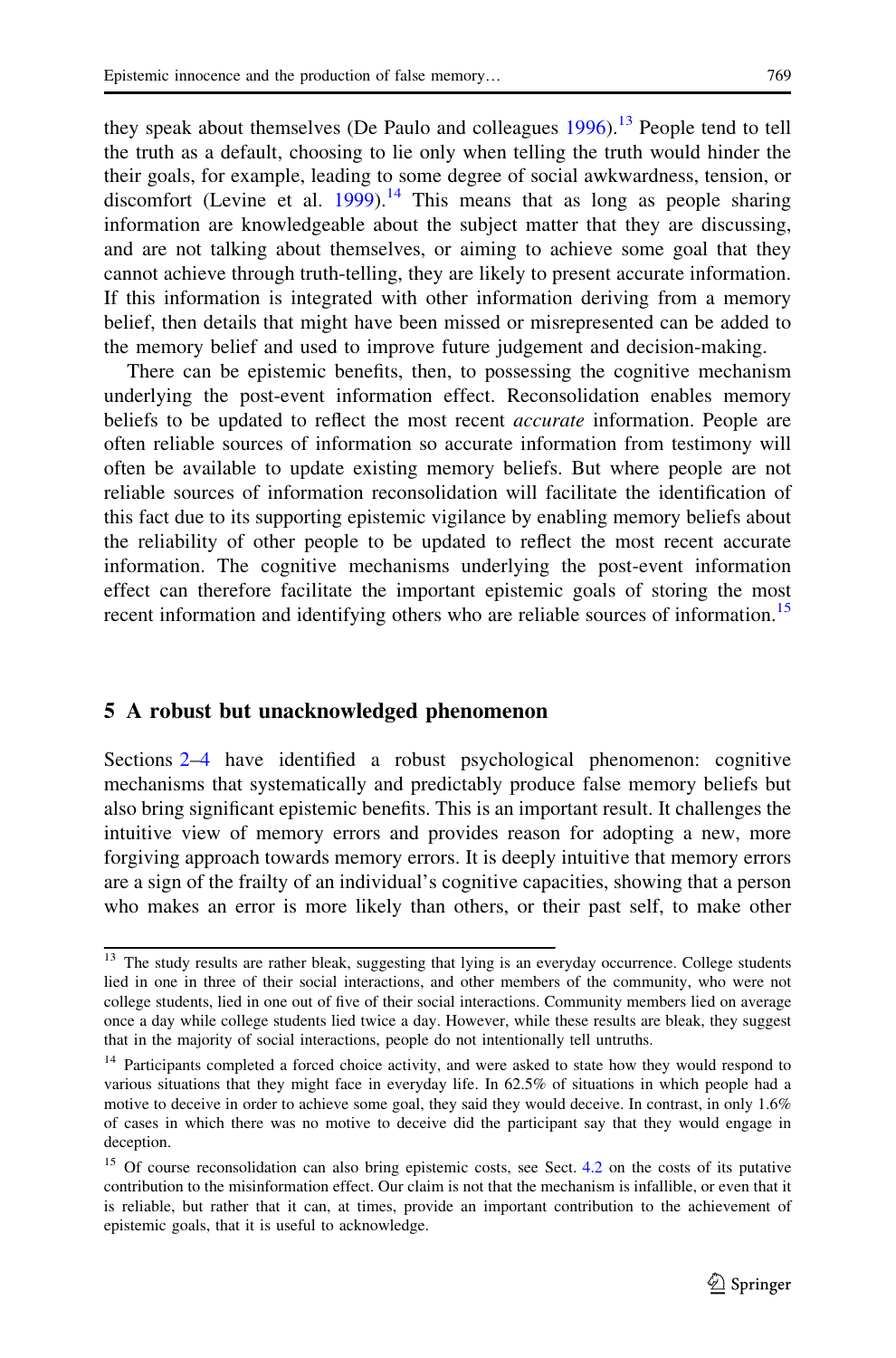errors.<sup>16</sup> When we mistakenly remember that x occurred or that x occurred in way y we might take this to be a sign that we are becoming more susceptible to making errors than our past selves and others. We might consequently view ourselves as incompetent epistemic agents.

In contrast, the discussion so far shows that some memory errors are the result of the ordinary operation of cognitive mechanisms that are found across the human species. They do not indicate that memory systems are becoming more susceptible to errors. It might nonetheless be natural to think that it would be altogether preferable from an epistemic perspective to have memory systems that function like a storehouse from which we could retrieve complete and accurate records of discreet events. The arguments presented in Sects. [2–](#page-4-0)[4](#page-11-0) show that this too is a mistake. There are epistemic benefits associated with the possession of cognitive mechanisms that store information in forms other than complete and accurate records of discreet events. The arguments of Sects. [2](#page-4-0)[–4](#page-11-0) therefore present a challenge to folk conceptions of human memory errors.

Existing epistemological theories are not able to adequately capture this challenge. A brief survey illustrates this point. Deontological theories focus on whether or not a believer has done all that she could do with respect to the goal of forming a true belief (see, e.g. Chisholm [1977\)](#page-24-0). Virtue responsibilist theories focus on whether the believer has displayed positive intellectual character traits in the formation of the belief, e.g. being conscientious, open-minded, etc. (Montmarquet [1987,](#page-25-0) [1993](#page-25-0); Zagzebski [1996\)](#page-26-0). On each of these types of accounts, a belief has good epistemic standing if the epistemic agent has acted in a responsible way, doing their duty or being virtuous. Because of the focus on the responsibility of the epistemic agent, these epistemological accounts are not able to capture the epistemic benefits of cognitive mechanisms responsible for the formation of memory belief distortions. When cognitive mechanisms lead a person to think about associated concepts, form gist-representations, combine information from imagination and memory and update memory beliefs these phenomena are not the result of a believer being epistemically responsible. They are not the result of intentional action on the part of the believer. The epistemic benefits of the operation of the cognitive mechanisms will consequently not be captured by the deontological or virtue responsibilist approaches.

It might seem as if the shortcoming of the deontological and virtue-responsibilist approaches is that they focus on the epistemic agent rather than the cognitive mechanisms that systematically and predictably lead to the formation of false memory beliefs. It might therefore be thought that an approach that focuses on cognitive mechanisms will be more successful. The reliabilist approach is representative of such an approach. On a reliabilist approach, positive epistemic

<sup>&</sup>lt;sup>16</sup> In fact, the folk conception is probably a little more nuanced than this. It seems that we frequently allow that members of some groups (e.g. eccentric philosophy professors) can make errors without being cognitively frail. However, in general memory errors are taken to be a sign of cognitive frailty. Moreover, with regards to certain vulnerable social groups (e.g. older people, people with learning disabilities) memory errors are especially likely to be taken to be a sign of cognitive frailty. Our argument shows that this will frequently be an error.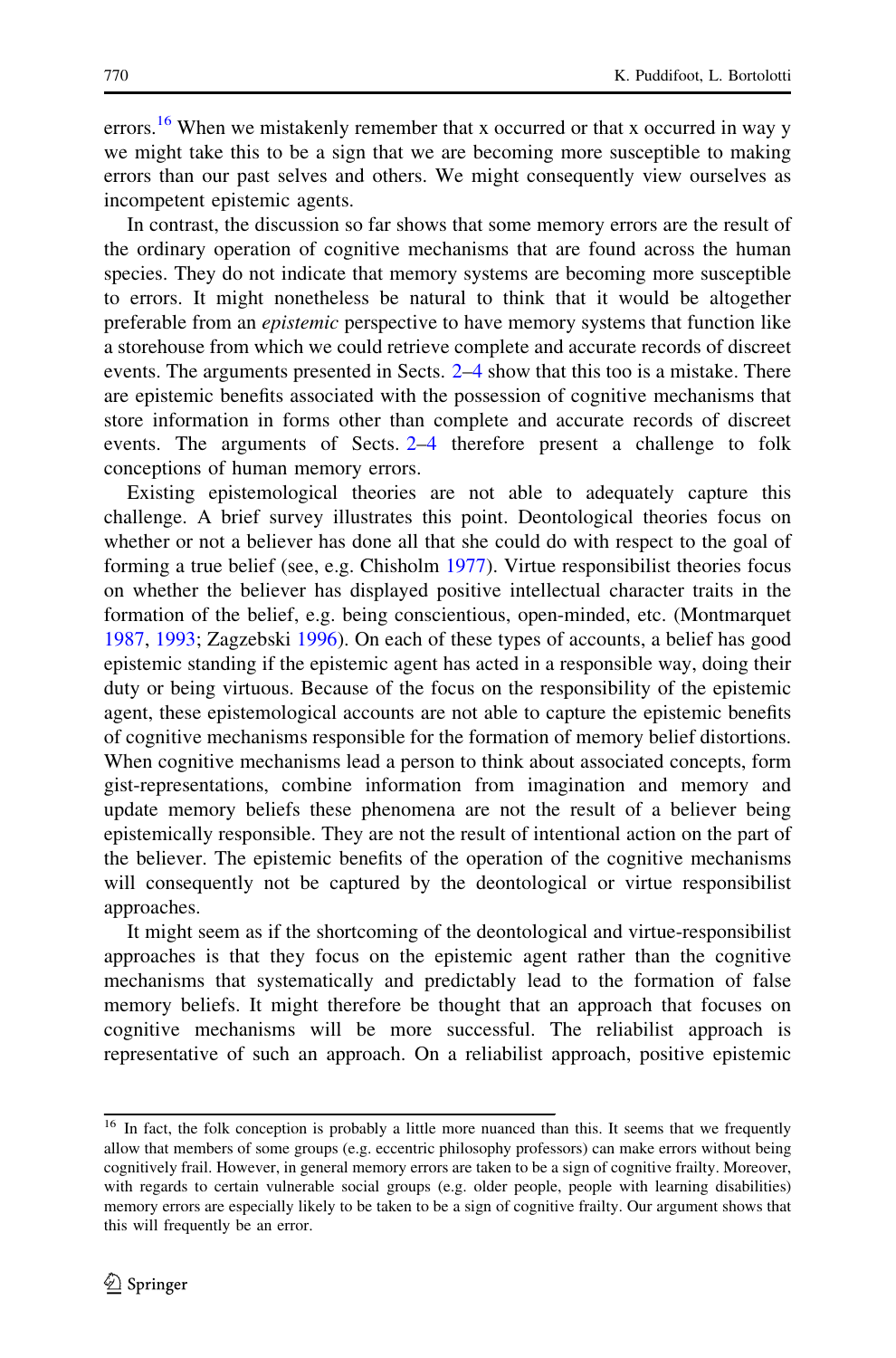standing is attributed to a belief if a reliable belief forming process, cognitive mechanism or method produces it (see, e.g. Goldman [1979\)](#page-24-0). It might be thought the reliabilist approach can capture the epistemic benefits of the cognitive mechanisms that produce false memory beliefs by tagging those mechanisms as reliable (Michaelian [2011](#page-25-0), [2013\)](#page-25-0). However, there are a number of reasons why a reliabilist approach would fail to capture the robust phenomenon identified in Sects. [2](#page-4-0)[–4](#page-11-0).

First, reasons have been given in Sects. [2](#page-4-0)[–4](#page-11-0) for thinking that the cognitive mechanisms bring various epistemic benefits. But this does not mean the mechanisms reliably produce true beliefs. Indeed, we have stressed that the same cognitive mechanisms that bring epistemic benefits often produce false memory beliefs and remained neutral about whether the ratio of true to false beliefs means that it is appropriate to label the mechanisms as reliable.

Second, on a reliabilist approach, memory beliefs would be accorded positive epistemic status only if they were produced by belief forming processes, cognitive mechanisms or methods that reliably produce true *memory beliefs*. The reliabilist approach could therefore capture the phenomenon of false memory beliefs being formed by mechanisms that reliably produce true memory beliefs. But this is not the nature of the phenomenon under current discussion. The current discussion focuses on how false memory beliefs can be formed by mechanisms that improve the chances of the believer achieving numerous epistemic goals, including futureoriented goals like predicting the future and identifying reliable testifiers who will provide a good source of information in the future. A reliabilist approach would fail to capture the breadth of epistemic benefits that can be gained as a result of the operation of the cognitive mechanisms that produce distorted memory beliefs by solely focusing on the tendency of the mechanisms to produce true *memory* beliefs.

A consequentialist approach that assigns positive epistemic status to a belief based on whether the possession of the belief brings positive epistemic consequences (see, e.g. Bortolotti [2015,](#page-24-0) [2016\)](#page-24-0) also fails to capture the types of cases outlined in Sects. [2](#page-4-0)[–4](#page-11-0). According to such an approach, a false memory belief could be accorded positive epistemic status as long as it increased the chances of the believer obtaining some epistemic good, such as true belief, knowledge or understanding. However, the focus of the current discussion is on the epistemic benefits of possessing the cognitive mechanisms responsible for false memory beliefs, not the benefits of possessing the beliefs. It is therefore necessary to switch attention away from the epistemic benefits of the beliefs towards the epistemic benefits of the cognitive mechanisms to properly focus on the phenomenon identified in Sects. [2](#page-4-0)[–4](#page-11-0).

There is therefore an important and robust phenomenon of false memory beliefs being produced by the ordinary operation of cognitive mechanisms that bring various epistemic benefits, improving our chances of obtaining epistemic goods like true belief, knowledge and understanding. This phenomenon challenges the folk conception of memory errors as solely indicating that a person is less reliable than their past self or others, e.g. as a source of information. The folk conception suggests that our memory errors should present a challenge to our view of ourselves as competent epistemic agents. This, in turn, can influence how we view our intelligence, our potential to contribute to public discourse, and so on. It would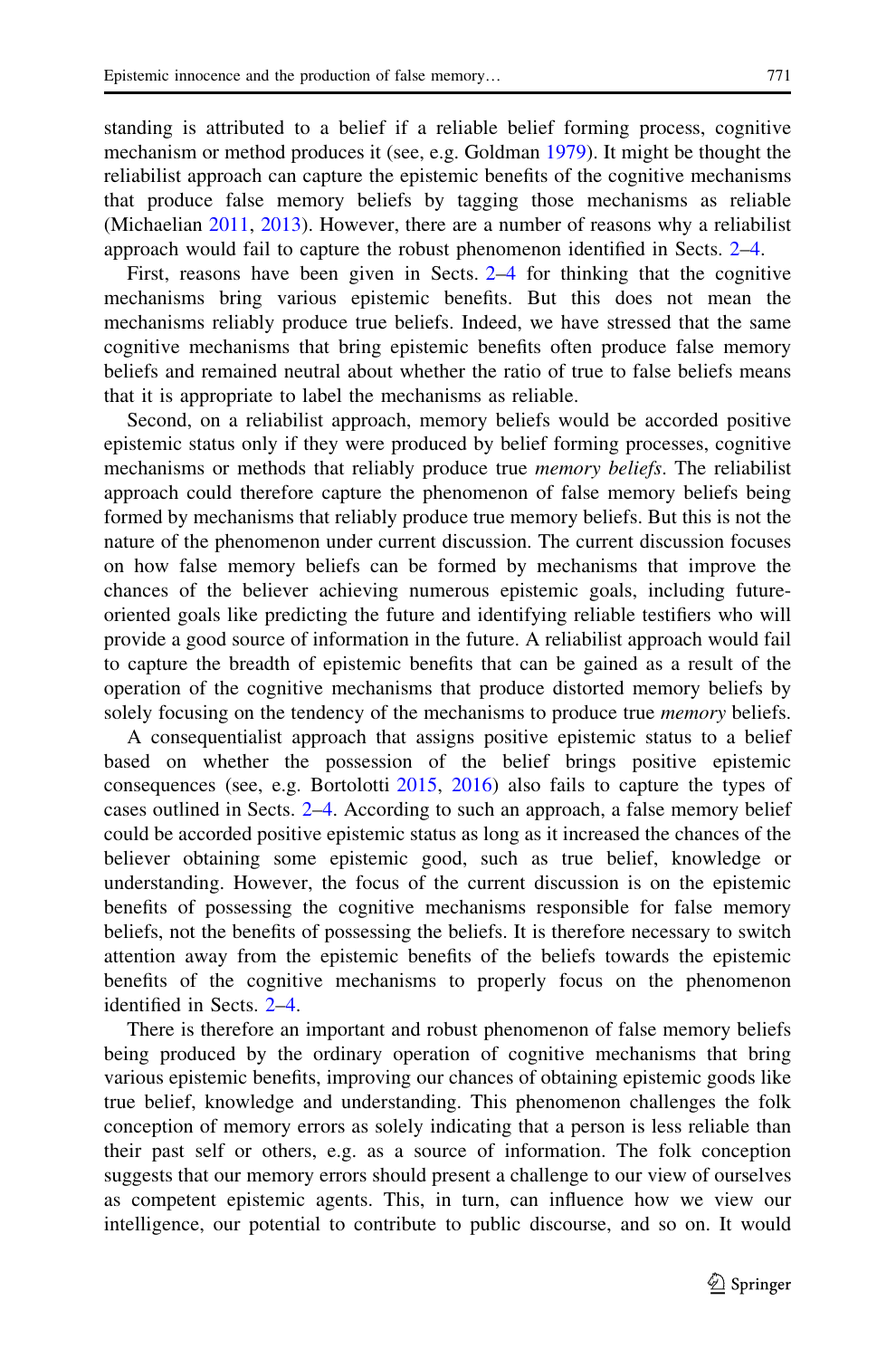therefore be of great value to be able to tag the phenomenon identified in Sects. [2–](#page-4-0)[4.](#page-11-0) However, existing epistemological theories do not adequately capture the phenomenon.

#### 6 Introducing epistemic innocence

So far, then, it has been found that there is a robust psychological phenomenon that could challenge the folk conception of memory errors and that epistemological theories do not capture this phenomenon. This section introduces the notion of epistemic innocence, which, it shall be argued in the next section, can capture the phenomenon if it is suitably expanded.

The notion of *innocence* is deployed in a variety of contexts, but there are two senses of 'innocent' that resonate with the use we propose and both come from the legal account of innocence-defence (see Botterell [2009](#page-24-0)). In so-called justificationdefence, an act that is objectionable is not condemned when it prevents serious harm from occurring. Innocence here is due to the act being an effective response to an emergency situation. In legal contexts, self-defence is the most common example of this form of innocence. The person is not criminally liable for acting in self-defence even though her act would in other circumstances constitute an offence. In so-called excuse-defence, an act that is objectionable is not condemned when the person performing it either could not have done otherwise (e.g., as in duress or compulsion) or did not realise that the act was objectionable (e.g., due to intoxication or insanity). Innocence here is due to the person not being responsible for performing the act. $17$ 

It is useful to apply the notion of *innocence defence* to the epistemic domain. We can think about whether adopting a belief that is inaccurate or ill-grounded has any epistemic benefits. For instance, having an epistemically costly belief is epistemically innocent iff:

(Epistemic Benefit) Adopting the belief delivers some significant epistemic benefit to an agent at a time, such as the prevention of a serious epistemic harm; and

(No Alternatives) A less epistemically costly belief that would deliver the same epistemic benefit is not available to that agent at that time.

The notion of epistemic innocence has been applied so far to instances of beliefs that have evident epistemic costs but also significant epistemic benefits that could not be obtained in the absence of the costs. Examples of epistemically innocent beliefs are motivated delusions (Bortolotti [2015\)](#page-24-0), delusions in schizophrenia (Bortolotti [2016\)](#page-24-0), delusions in depression (Antrobus and Bortolotti [2016\)](#page-24-0),

<sup>&</sup>lt;sup>17</sup> According to Andrew Botterell ([2009\)](#page-24-0), the distinction between the two senses of innocence is controversial in the legal literature. Those who believe that there is a genuine distinction between the two talk about the person's responsibility for the action or about her entitlement to act. In one version of the distinction, a justification seems to provide a stronger defence than an excuse: the person whose act is justified was entitled to act in that way, whereas the person whose act is excused is merely not blameworthy for performing it. The distinction might equally be understood this way in the epistemic context, though we do not discuss that here.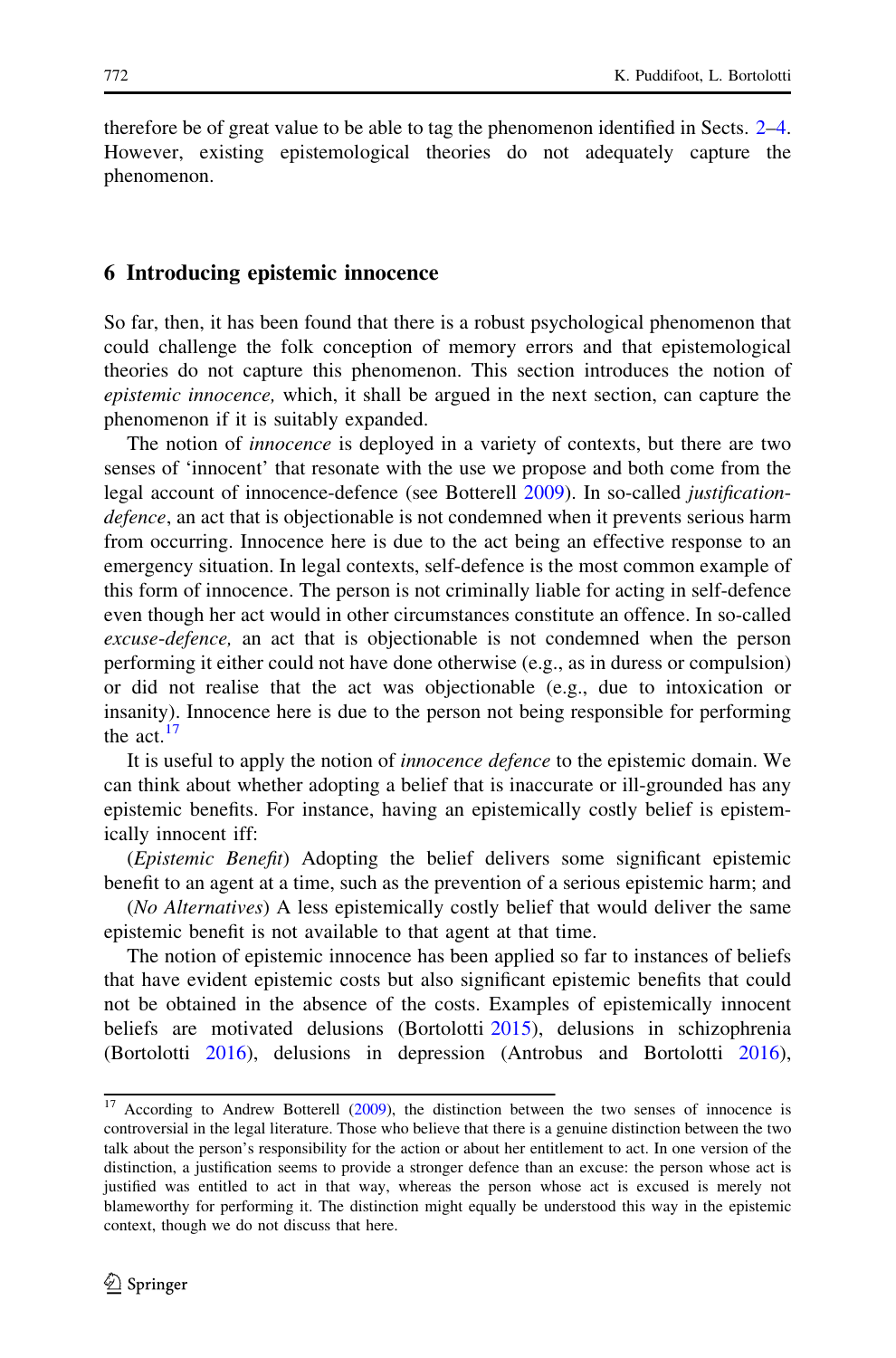confabulated explanations of actions driven by implicit bias (Sullivan-Bissett [2015\)](#page-26-0), mental states resulting from the use of psychedelic drugs (Letheby [2016\)](#page-25-0), inaccurate social cognitions that represent the world as more equal than it is (Puddifoot [2017\)](#page-25-0), and distorted memories in the clinical population (Bortolotti and Sullivan-Bissett forthcoming).

Why does epistemic innocence matter? The philosophical literature on the epistemic evaluation of beliefs (e.g., is this belief worth having?) and on the socalled 'ethics of belief' (e.g., are agents blameworthy for adopting a false or irrational belief?) has been dominated by the issues of whether a belief accurately represents reality and whether it is sufficiently supported by evidence. Other possible contributions of beliefs to epistemic agency have been neglected, probably because they are often difficult to measure. However, even a false or irrational belief, one that would not meet the standards of accuracy and justification, can play an important role in the achievement of epistemic goals. For instance, in some contexts, the presence of that belief could encourage the agent to look further rather than stopping a search for relevant information or to share information with others, thereby making feedback available to the agent. The point of the notion of epistemic innocence as applied to beliefs is to make room for these valuable epistemic contributions that false or irrational beliefs can make despite failing to achieve accuracy or justification.

Thus, the notion of epistemic innocence, as it has been deployed so far, is useful because it captures the contributions to epistemic agency that false or irrational beliefs can make. In particular, it captures the fact that, due to the features of the context in which the belief is adopted, its epistemic contributions are unique to the given belief: it would be difficult or impossible for a less epistemically costly belief to make the same valuable contribution. Obviously, to claim that a belief is epistemically innocent is not to claim that it is epistemically *good* overall, or epistemically *justified*. For one thing, one may find after a cost–benefit analysis that the epistemic costs of the belief still outweigh its epistemic benefits. To recap, to say that a belief is epistemically innocent is to indicate that it has epistemic benefits that would be either difficult or impossible to attain otherwise, and thus its epistemic contribution cannot be dismissed just because it is false or irrational.

#### 7 Epistemic innocence and false memory beliefs

The notion of epistemic innocence is therefore valuable because it can tag the epistemic value of beliefs that are inaccurate or irrational. It might therefore seem as if the false memory beliefs produced by the DRM, imagination inflation and the post-event information effect can be identified as epistemically innocent; that the notion of justification-defence and excuse-defence can be usefully applied to them. Some false memory beliefs in the clinical context seem to be good candidates for epistemic innocence (Bortolotti and Sullivan-Bissett forthcoming). In the context of advanced dementia, inaccurate memory beliefs can be conceived as a way to retain some accurate information about the self that could otherwise be lost. Moreover,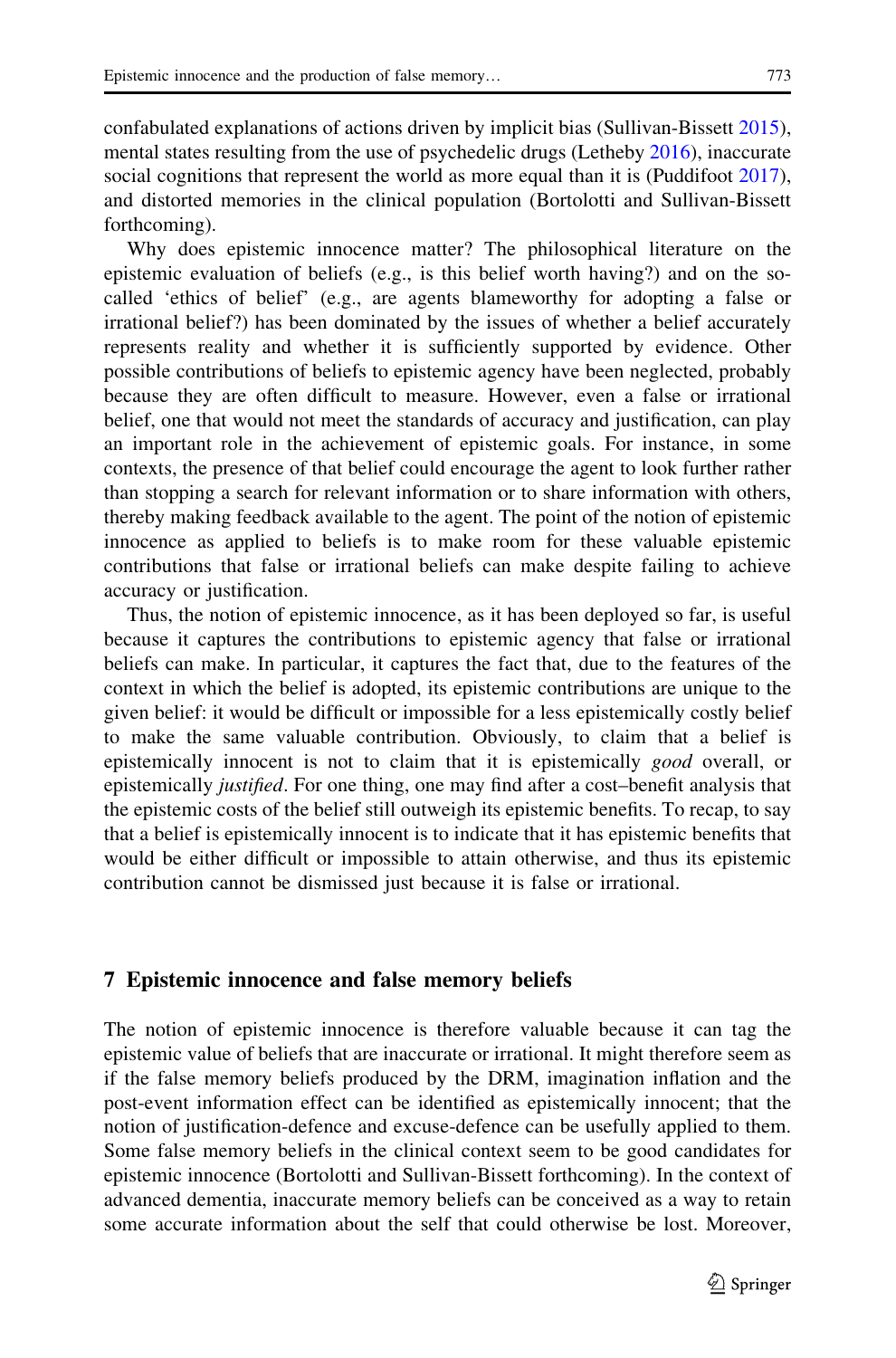they can contribute to the person maintaining social contact which enables her to exchange information and receive feedback from her peers.

In contrast, the characterisation of the notion of epistemic innocence applied so far to delusional beliefs, confabulated explanations and other epistemically costly beliefs does not capture the case where a type of belief has no epistemic benefit itself, but there are significant epistemic benefit in the mechanism(s) responsible for the production of that type of belief. It therefore does not capture the types of cases identified in Sects. [2](#page-4-0)[–4](#page-11-0). However, an expanded notion of epistemic innocence can achieve this goal. For this reason, we believe that extending the scope of the epistemic innocence notion is worthwhile. In particular, we argue that the notion of epistemic innocence can usefully be deployed to capture the phenomenon identified in Sects. [2–](#page-4-0)[4](#page-11-0) if it is extended, and suitably modified, to apply to cognitive mechanisms as well as individual beliefs. By extending the notion of epistemic innocence in this way it is possible to capture how we should epistemically value false memory beliefs, despite their epistemic costs, not because they also have epistemic benefits, but because they are the result of cognitive mechanisms that make a significant contribution to the achievement of important epistemic goals.

On the proposed view, a cognitive mechanism is epistemically innocent when it meets the three following conditions.

- (Epistemic Cost) Cognitive mechanism produces epistemically costly cognitive states.
- (Epistemic Benefit) Cognitive mechanism has some significant epistemic benefits for an agent.
- (*No Alternatives*) There is no available alternative cognitive mechanism that would enable the agent to avoid the epistemic costs while conferring the same epistemic benefits.

It has already been shown that the Epistemic Cost and Epistemic Benefit conditions are met by the cognitive mechanisms that produce the DRM illusion, imagination inflation and the post-event information effect. The mechanisms bring epistemic costs because they lead to false memory beliefs, a lack of self-knowledge, and false beliefs downstream (Sects. [2.2](#page-5-0), [3.2,](#page-9-0) [4.2\)](#page-11-0). It has also already been shown that they bring epistemic benefits in various forms (Sects. [2.3,](#page-5-0) [3.3](#page-9-0), [4.3](#page-12-0)).

It is therefore important to focus on whether the cognitive mechanisms meet the No Alternatives condition. It will be suggested here that it is unlikely that there are cognitive mechanisms that enable the agent to avoid the epistemic costs of having false memory beliefs while bringing the epistemic benefits of the cognitive mechanisms that produce the DRM, imagination inflation, and post-information effect. A cognitive mechanism of this type would produce true memory beliefs under the conditions in which the DRM effect, imagination inflation and the postevent information effect would lead to false memory beliefs.<sup>18</sup> They would do this while facilitating associative thinking, abstract thinking and retention of key

<sup>&</sup>lt;sup>18</sup> A cognitive mechanism could avoid the epistemic costs associated with producing false memories by producing no memories at all. However, a person endowed with such a mechanism would obviously be seriously hampered if they only used the mechanism, because they would have no memories. We are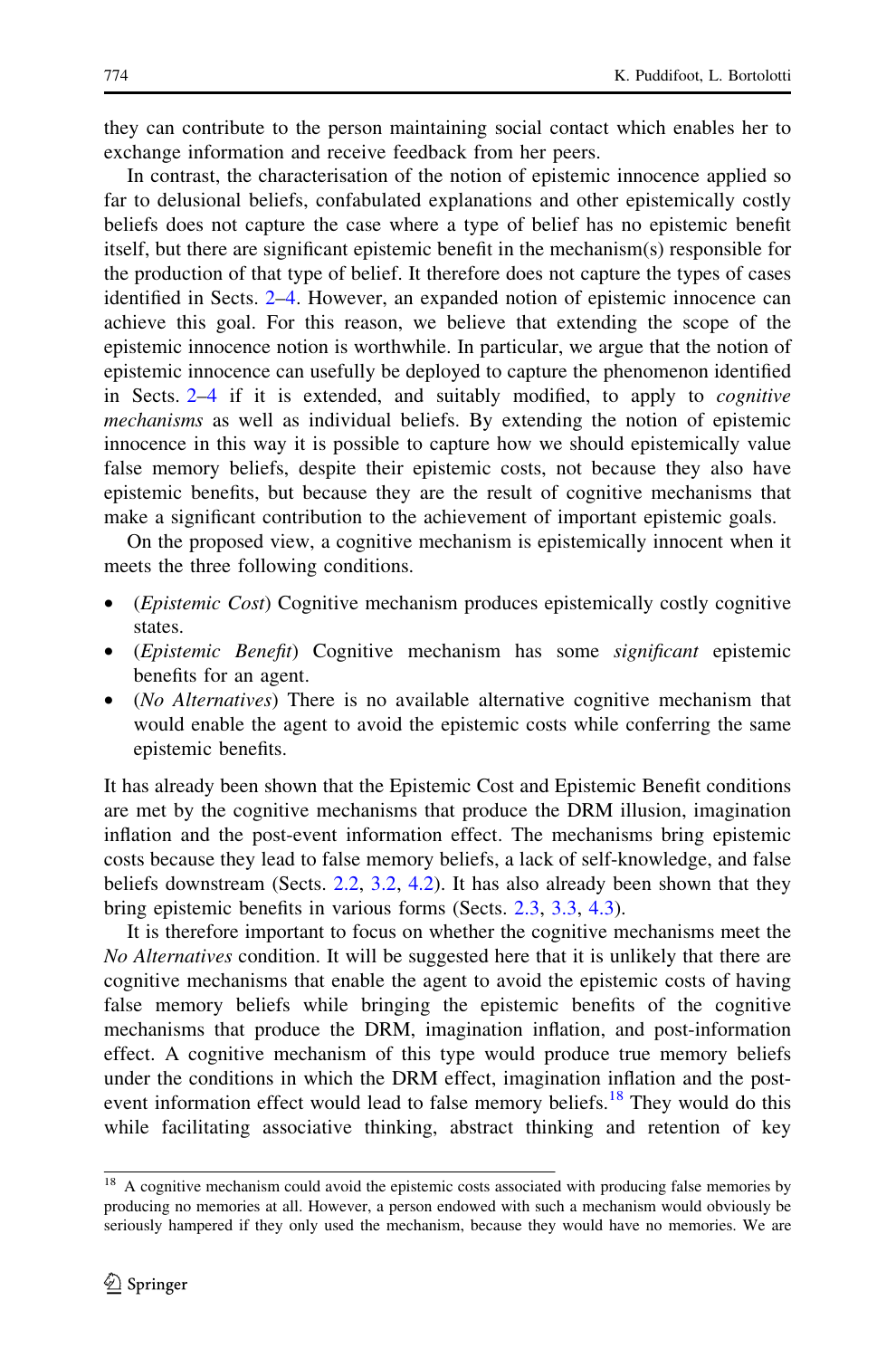information, successful flexible and dynamic prediction of the future, and the formation of memory beliefs reflecting the most recent information available to the agent. Given the speculative nature of this issue, the availability of alternative cognitive mechanisms, here we will just provide some reasons to support the view that it is unlikely that there are cognitive mechanisms that meet each of these conditions.

The main point to be recognised is that while it is within the space of logical possibilities that there could be cognitive mechanisms that produce true memory beliefs where the DRM illusion, imagination inflation and the post-event information effect lead to false memory beliefs, evidence from the cognitive sciences strongly suggests that this is not within the space of *psychological* possibilities. A memory system could store complete and accurate representations of what happened in the past. It could, in other words, function like a storehouse, storing accurate files of information ready for retrieval at some later point. However, there is consensus within the cognitive sciences (see, e.g. Schacter et al. [2007](#page-25-0), [2011](#page-26-0)) and philosophy (see e.g. De Brigard [2014](#page-24-0); Sutton [1998](#page-26-0), [2010;](#page-26-0) Michaelian [2011;](#page-25-0) Robins [2016\)](#page-25-0), and it is increasingly being acknowledge in neuroscience (see, e.g. Stickgold and Walker [2013;](#page-26-0) Eichenbaum and Cohen [2014;](#page-24-0) Richards and Frankland [2017\)](#page-25-0) that this is not how memory systems work. It is not that there are cognitive systems available to an epistemic agent or some epistemic agents at any point in time that could produce accurate memory beliefs from a storehouse. Instead, humans are solely equipped with *reconstructive memory systems* that store traces of information about events that can be flexibly recombined but also systematically and predictably produce false memory beliefs.<sup>19</sup>

The above point is nicely illustrated by considering how the DRM illusion is explained in terms of gist-representations. If we had memory systems that worked like a storehouse we could store an accurate and complete record of information about a list of words. But we do not have memory systems that operate in this way. Instead, on the gist-based explanation of the effect we briefly form verbatim representations of the items on the list, but this information quickly fades. What remains is a gist representation. Then the epistemic agent who wishes to remember what is on the list is required to construct a representation of the list based on the gist representation. It is not therefore possible for the agent to avoid the epistemic costs associated with having false memory beliefs by drawing upon a stored accurate and complete record of the list because such a record does not exist.

Footnote 18 continued

therefore concerned with whether the epistemic costs associated with false memory beliefs co-exist with the epistemic benefits associated with the cognitive mechanisms producing the memory beliefs.

 $19$  We can sometimes use props, such as shopping lists or CCTV cameras, to ensure that we can access accurate information about events in the past. However, on many occasions we will not have access to any props (e.g. because we are not aware we will need them). As a result of the inconsistency of our access to these props, even when they are coupled with our internal cognitive systems they do not count as alternatives to our constructive memory system. On very many occasions coupled systems will not bring the epistemic benefits associated with reconstructive memory systems while avoiding the epistemic costs. On those occasions there will be no alternatives to the cognitive mechanisms that produce the false memory beliefs.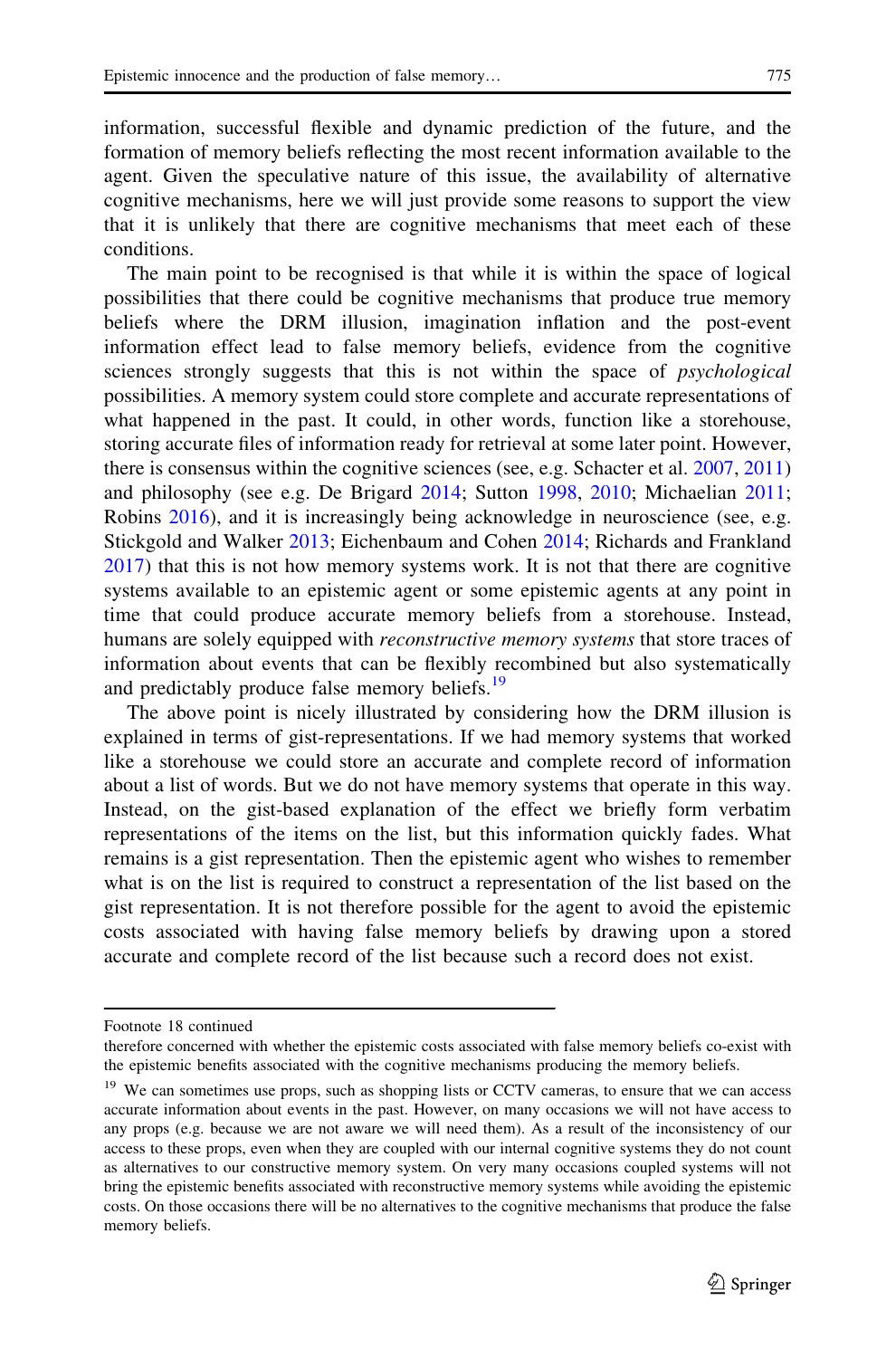It might be possible to gain some of the epistemic benefits we have identified in Sects. [2.3](#page-5-0), [3.3](#page-9-0) and [4.3](#page-12-0) from other cognitive mechanisms that do not systematically produce false memory beliefs. It is possible that some of the functions of the mechanisms we discussed could be played by a slower mechanism, that could allow for effortful reasoning and possibly be more effective at detecting distortions. However, there are two considerations that mean that such a mechanism would not present a relevant alternative.

First of all, such a mechanism would only bring the epistemic benefits under a restricted set of circumstances. It would not enable us to gain the benefits under conditions of high cognitive load or limited time. The trade off between speed, automaticity, and parsimony on one side, and accuracy and conscious control on the other side, is a well-established subject of debate in cognitive science (see, e.g. Kahneman's [2011\)](#page-25-0). What this means is that people will *not* be able to gain the epistemic benefits without the epistemic costs in many contexts, i.e. those in which speedy, automatic and parsimonious responses are required. In contrast, the flexible and dynamic memory mechanisms implicated in the memory errors we discuss are likely to be able to function under conditions of high cognitive load and time limitations to produce epistemic benefits like predicting the future.

Second of all, a slower cognitive mechanism that allows for effortful reasoning would not obviously directly produce memory beliefs. Recall that an alternative to the mechanisms that we are suggesting are epistemically innocent would be a mechanism that *produced true memory beliefs* under the conditions where the DRM illusion, imagination inflation and the post-event information effect produce false memory beliefs (while also bringing the relevant epistemic benefits). But if we engage in careful inference, thereby gaining the epistemic benefits of forming broad associations, engaging in abstract thinking, and making inferences about what might happen in the future, including inferences that reflect the most up-to-date information that we have available to us, the product of these inferences is not likely to be a memory belief. We might remember making an inference and remember the product of the inference (e.g. remembering having a belief about what will happen in the future) but the memory beliefs would be an indirect by-product of the inference. A cognitive mechanism that produces an inferential belief (e.g. about the future) will not present a relevant alternative to the cognitive mechanisms that produce false memory beliefs, in the sense that is important to the current discussion, if it does not produce true memory beliefs because it does not (directly) produce any memory beliefs.

In sum, then, although it is logically possible for there to be cognitive mechanisms available to the epistemic agent that avoid the epistemic costs of false memory beliefs, producing true memory beliefs where the DRM illusion, imagination inflation and the post-event information effect produce false beliefs, humans are solely endowed with reconstructive memory systems. These systems produce false memory beliefs as a part of the process of bringing significant epistemic benefits. Other cognitive mechanisms might bring some of the same epistemic benefits through a process of careful inferential reasoning that could detect errors. However, these benefits will only be gained in some contexts; not those in which people are required to respond flexibly and efficiently to information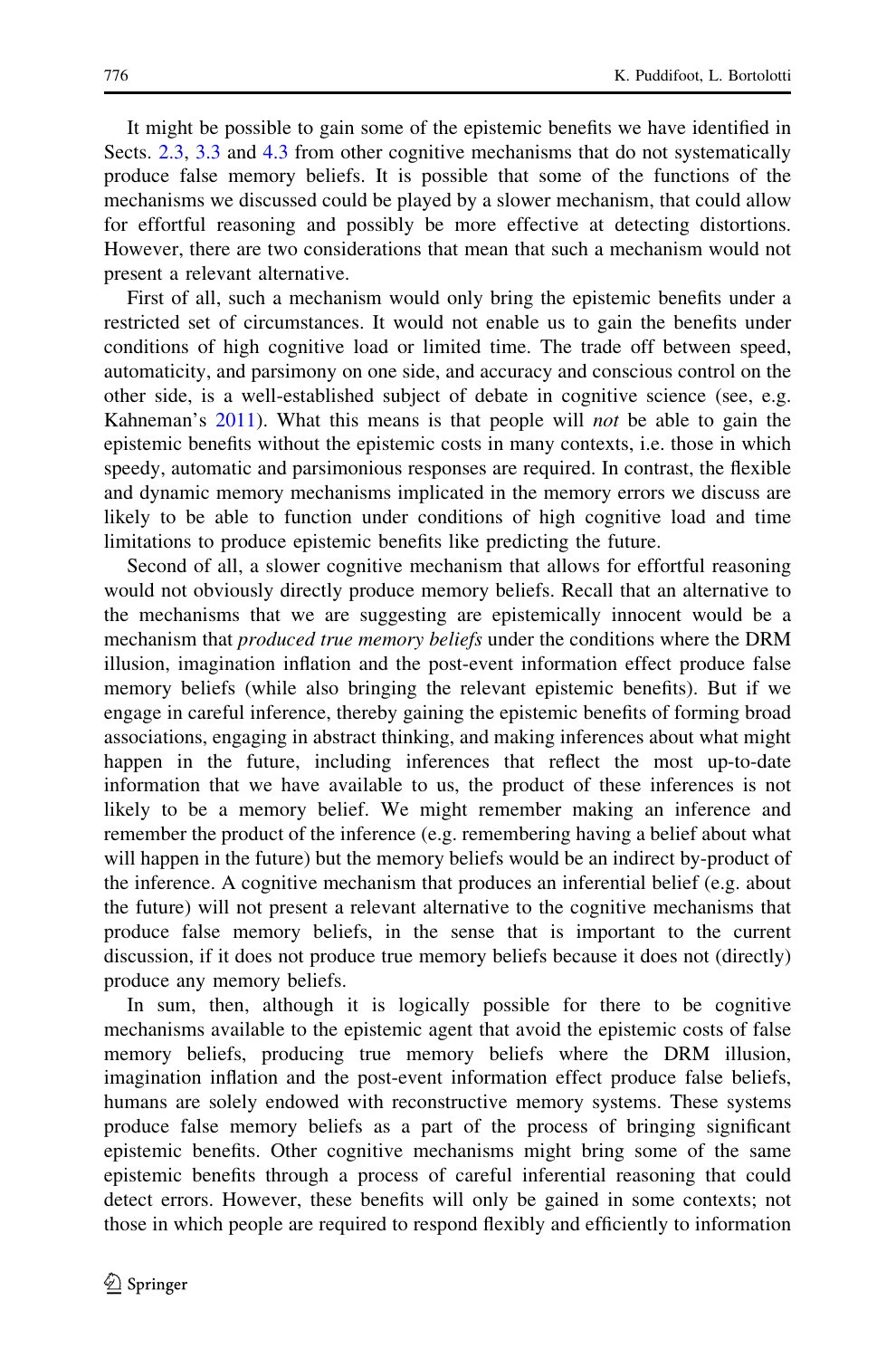found in their environments (due to cognitive load, exhaustion, etc.). In contrast, the memory systems that produce false memory beliefs are flexible and efficient and can bring benefits even under such unfavourable conditions. Moreover, cognitive mechanisms that utilise careful inferential reasoning to gain benefits such as making broad associations between information, engaging in abstract reasoning and predicting the future are likely not to directly produce memory beliefs. They will therefore not ensure that the agent avoids the epistemic costs associated with false memory beliefs in the relevant sense because they will not produce true memory beliefs.

What this means is that the notion of epistemic innocence, extended to apply to cognitive mechanisms, can capture the phenomenon of false memory beliefs being formed by cognitive mechanisms that bring a vast set of epistemic benefits. The cognitive mechanisms are epistemically innocent because although their operation brings epistemic costs by producing false memory beliefs it also has significant epistemic benefits for an agent. Moreover, no alternative cognitive mechanism would avoid the costs to the agent that are associated with false memory beliefs while conferring the same epistemic benefits.

With this extended notion of epistemic innocence it is possible to tag the cognitive mechanisms that produce the types of false memory beliefs that are discussed here and commonly in cognitive science in a way that captures how there can be epistemic gains associated with the production of the false memory beliefs. It is possible to identify the error that people make when they assume that their memory errors indicate that they are poor epistemic agents. It is possible to articulate the valuable roles performed by the cognitive mechanisms that systematically and predictably produce false memory beliefs that are not captured by focusing on the accuracy of the memory beliefs alone.

#### 8 Conclusion

Memory errors bring substantial epistemic costs. However, we have shown that the cognitive mechanisms that produce false memory beliefs commonly discussed in the cognitive sciences often produce a variety of significant epistemic benefits. They can facilitate the achievement of significant epistemic goals, such as the formation of broad associations between information, the acquisition of knowledge gained through abstract thinking, and successful predictions about the future that reflect the most up-to-date information available to the agent.

It is natural to take memory errors to indicate the cognitive frailty of the person making the errors, showing that they less reliable as a source of information than others or their past self, and even that they are a poor epistemic agent. However, we have shown that memory errors can be the result of the ordinary operation of cognitive mechanisms found across the species that bring great epistemic benefits.

Neither folk psychology nor existing epistemological theories can adequately capture the epistemic benefits of the possession of the cognitive mechanisms that produce the false memory beliefs discussed in this paper. However, the notion of epistemic innocence, suitably extended and modified to apply to cognitive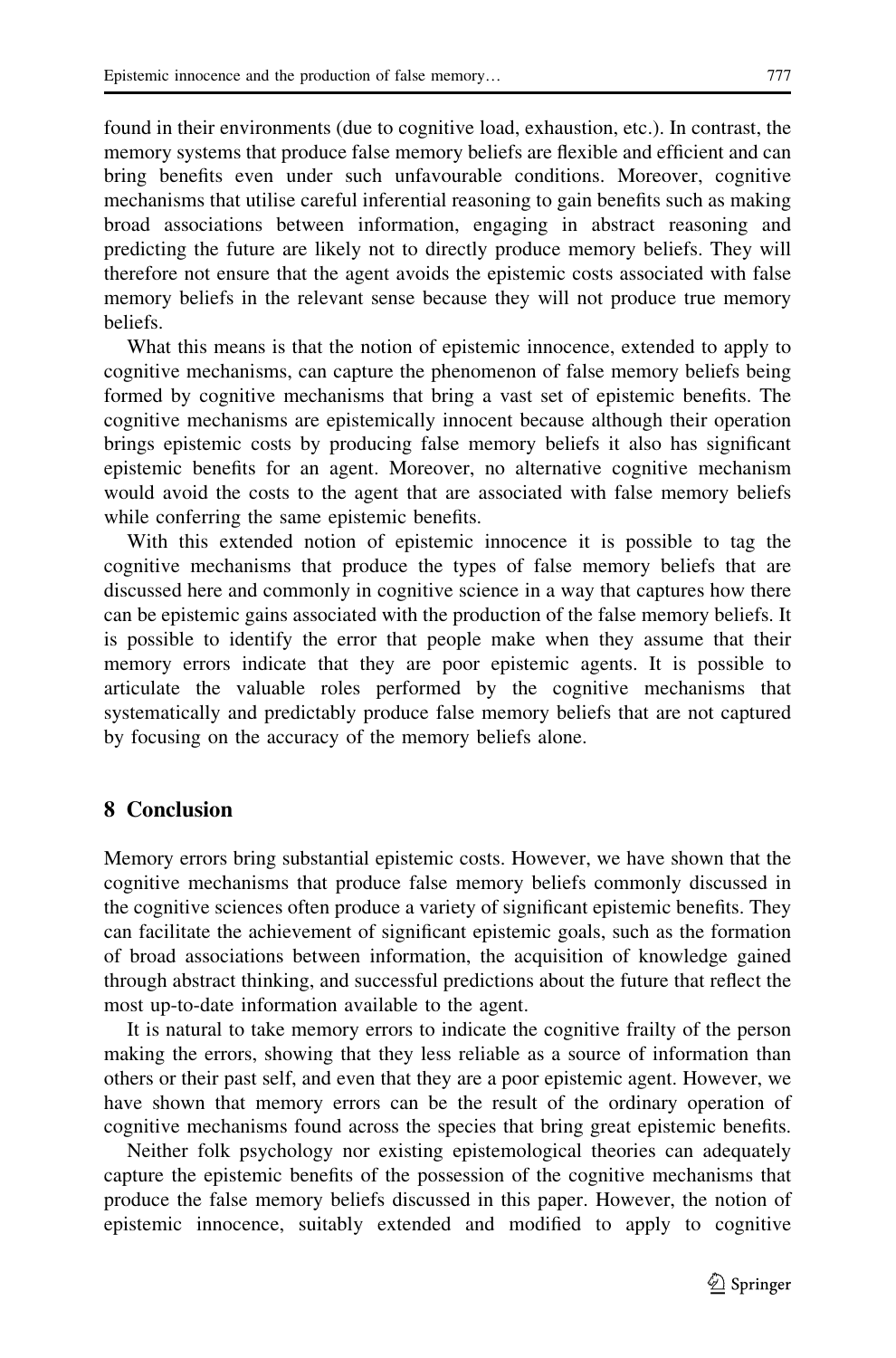<span id="page-24-0"></span>mechanisms, can do so. This means that the notion of epistemic innocence can contribute to an improved understanding of a crucial aspect of our cognitive and epistemic lives.

Acknowledgements The authors acknowledge the support of the European Research Council under the Consolidator grant agreement number 616358 for a project called Pragmatic and Epistemic Role of Factually Erroneous Cognitions and Thoughts (PERFECT). Thanks go to audiences at the PERFECT Memory Workshop 2017 and the Jowett Society at the University of Oxford for helpful feedback on earlier versions of the paper.

Open Access This article is distributed under the terms of the Creative Commons Attribution 4.0 International License ([http://creativecommons.org/licenses/by/4.0/\)](http://creativecommons.org/licenses/by/4.0/), which permits unrestricted use, distribution, and reproduction in any medium, provided you give appropriate credit to the original author(s) and the source, provide a link to the Creative Commons license, and indicate if changes were made.

#### **References**

- Antrobus, M., & Bortolotti, L. (2016). Depressive delusions. Filosofia Unisinos, 17(2), 192.
- Bortolotti, L. (2015). The epistemic innocence of motivated delusions. Consciousness and Cognition, 33, 490–499.
- Bortolotti, L. (2016). Epistemic benefits of elaborated and systematized delusions in schizophrenia. The British Journal for the Philosophy of Science, 67(3), 879–900.
- Botterell, A. (2009). A primer on the distinction between justification and excuse. Philosophy Compass, 4(1), 172–196.
- Boyer, P. (2008). Evolutionary economics of mental time travel? Trends in Cognitive Sciences, 12(6), 219–224.
- Brainerd, C. J., & Reyna, V. F. (2002). Fuzzy-trace theory and false memory. Current Directions in Psychological Science, 11(5), 164–169.
- Brewer, W. F., & Treyens, J. C. (1981). Role of schemata in memory for places. Cognitive Psychology, 13(2), 207–230.
- Chisholm, R. (1977). Theory of knowledge (2d ed.). Englewood Cliffs, NJ.: Prentice-Hall.
- Craig, E. (1990). Knowledge and the state of nature: An essay in conceptual synthesis. Oxford: Clarendon Press.
- De Brigard, F. (2014). Is memory for remembering? Recollection as a form of episodic hypothetical thinking. Synthese, 191(2), 155–185.
- Deese, J. (1959). On the prediction of occurrence of particular verbal intrusions in immediate recall. Journal of Experimental Psychology, 58(1), 17–22.
- DePaulo, B. M., Kashy, D. A., Kirkendol, S. E., Wyer, M. M., & Epstein, J. A. (1996). Lying in everyday life. Journal of Personality and Social Psychology, 70(5), 979–995.
- Edelson, M., Sharot, T., Dolan, R. J., & Dudai, Y. (2011). Following the crowd: Brain substrates of longterm memory conformity. Science, 333(6038), 108–111.
- Eichenbaum, H., & Cohen, N. J. (2014). Can we reconcile the declarative memory and spatial navigation views on hippocampal function? Neuron, 83(4), 764–770.
- Fernández, J. (2015). What are the benefits of memory distortion? Consciousness and Cognition, 33, 536–547.
- Gallo, D. A. (2010). False memories and fantastic beliefs: 15 years of the DRM illusion. Memory & Cognition, 38(7), 833–848.
- Garry, M., Manning, C. G., Loftus, E. F., & Sherman, S. J. (1996). Imagination inflation: Imagining a childhood event inflates confidence that it occurred. Psychonomic Bulletin & Review, 3(2), 208–214.
- Goldman, A. I. (1979). What is justified belief? In Justification and knowledge (pp. 1–23). Springer, Berlin, Netherlands.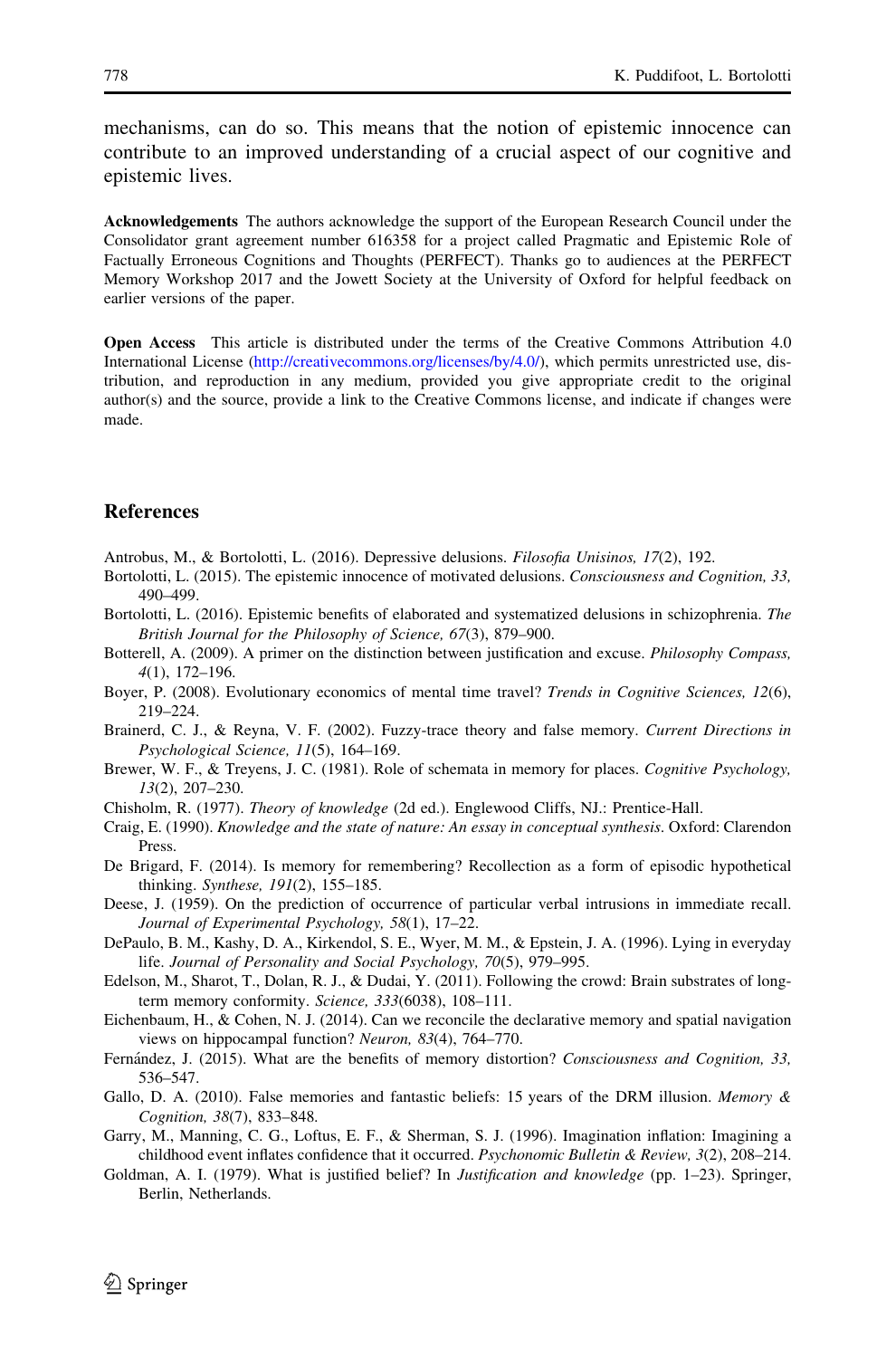- <span id="page-25-0"></span>Gonsalves, B., Reber, P. J., Gitelman, D. R., Parrish, T. B., Mesulam, M. M., & Paller, K. A. (2004). Neural evidence that vivid imagining can lead to false remembering. Psychological Science, 15(10), 655–660.
- Hupbach, A., Gomez, R., Hardt, O., & Nadel, L. (2007). Reconsolidation of episodic memories: A subtle reminder triggers integration of new information. Learning & Memory,  $14(1-2)$ ,  $47-53$ .

Kahneman, D. (2011). Thinking, fast and slow. Basingstoke: Macmillan.

- Kennett, J., & Matthews, S. (2009). Mental time travel, agency and responsibility. In M. Broome & L. Bortolotti (Eds.), Psychiatry as cognitive neuroscience: Philosophical perspectives. Oxford: Oxford University Press.
- Kensinger, E. A., & Schacter, D. L. (2005). Neural processes underlying memory attribution on a realitymonitoring task. Cerebral Cortex, 16(8), 1126–1133.
- Letheby, C. (2016). The epistemic innocence of psychedelic states. Consciousness and Cognition, 39, 28–37.
- Levine, T. R., Park, H. S., & McCornack, S. A. (1999). Accuracy in detecting truths and lies: Documenting the ''veracity effect''. Communication Monographs, 66(2), 125–144.
- Loftus, E. (1996). Memory distortion and false memory creation. Bulletin of the American Academy of Psychiatry and Law, 24(3), 281–295.
- Loftus, E. F., & Palmer, J. C. (1974). Reconstruction of automobile destruction: An example of the interaction between language and memory. Journal of Verbal Learning and Verbal Behaviour, 13(5), 585–589.
- Loftus, E. F., & Pickrell, J. E. (1995). The formation of false memories. *Psychiatric Annals*, 25(12), 720–725.
- McCarroll, C. J. (2017). Looking the past in the eye: Distortion in memory and the costs and benefits of recalling from an observer perspective. Consciousness and Cognition, 49, 322–332.
- Michaelian, K. (2011). Generative memory. Philosophical Psychology, 24(3), 323–342.
- Michaelian, K. (2013). The information effect: Constructive memory, testimony, and epistemic luck. Synthese, 190(12), 2429–2456.
- Montmarquet, J. (1987). Epistemic virtue. Mind, 96, 482–497.
- Montmarquet, J. (1993). Epistemic virtue and doxastic responsibility. Lanham, MD: Rowman & Littlefield.
- Nader, K., & Einarsson, E. Ö. (2010). Memory reconsolidation: An update. Annals of the New York Academy of Sciences, 1191(1), 27–41.
- Nash, R. A., Wade, K. A., & Lindsay, D. S. (2009). Digitally manipulating memory: Effects of doctored videos and imagination in distorting beliefs and memories. Memory & Cognition, 37(4), 414–424.
- Payne, D. G., Elie, C. J., Blackwell, J. M., & Neuschatz, J. S. (1996). Memory illusions: Recalling, recognizing, and recollecting events that never occurred. Journal of Memory and Language, 35, 261–285.
- Platt, R. D., Lacey, S. C., Iobst, A. D., & Finkelman, D. (1998). Absorption, dissociation, and fantasyproneness as predictors of memory distortion in autobiographical and laboratory-generated memories. Applied Cognitive Psychology, 12, S77–S89.
- Puddifoot, K. (2017). Dissolving the epistemic/ethical dilemma over implicit bias. Philosophical Explorations, 20(sup1), 73–93.
- Reyna, V. F., Corbin, J. C., Weldon, R. B., & Brainerd, C. J. (2016). How fuzzy-trace theory predicts true and false memories for words, sentences, and narratives. Journal of Applied Research in Memory and Cognition, 5(1), 1–9.
- Richards, B. A., & Frankland, P. W. (2017). The persistence and transience of memory. Neuron, 94(6), 1071–1084.
- Robins, S. K. (2016). Misremembering. Philosophical Psychology, 29(3), 432–447.
- Roediger, H. L., & McDermott, K. B. (1995). Creating false memories: Remembering words not presented in lists. Journal of Experimental Psychology. Learning, Memory, and Cognition, 21(4), 803–814.
- Roediger, H. L., III, & McDermott, K. B. (2000). Tricks of memory. Current Directions in Psychological Science, 9(4), 123–127.
- Schacter, D. L., Addis, D. R., & Buckner, R. L. (2007). Remembering the past to imagine the future: The prospective brain. Nature Reviews Neuroscience, 8(9), 657.
- Schacter, D. L., Addis, D. R., Hassabis, D., Martin, V. C., Spreng, R. N., & Szpunar, K. K. (2012). The future of memory: Remembering, imagining, and the brain. Neuron, 76(4), 677–694.